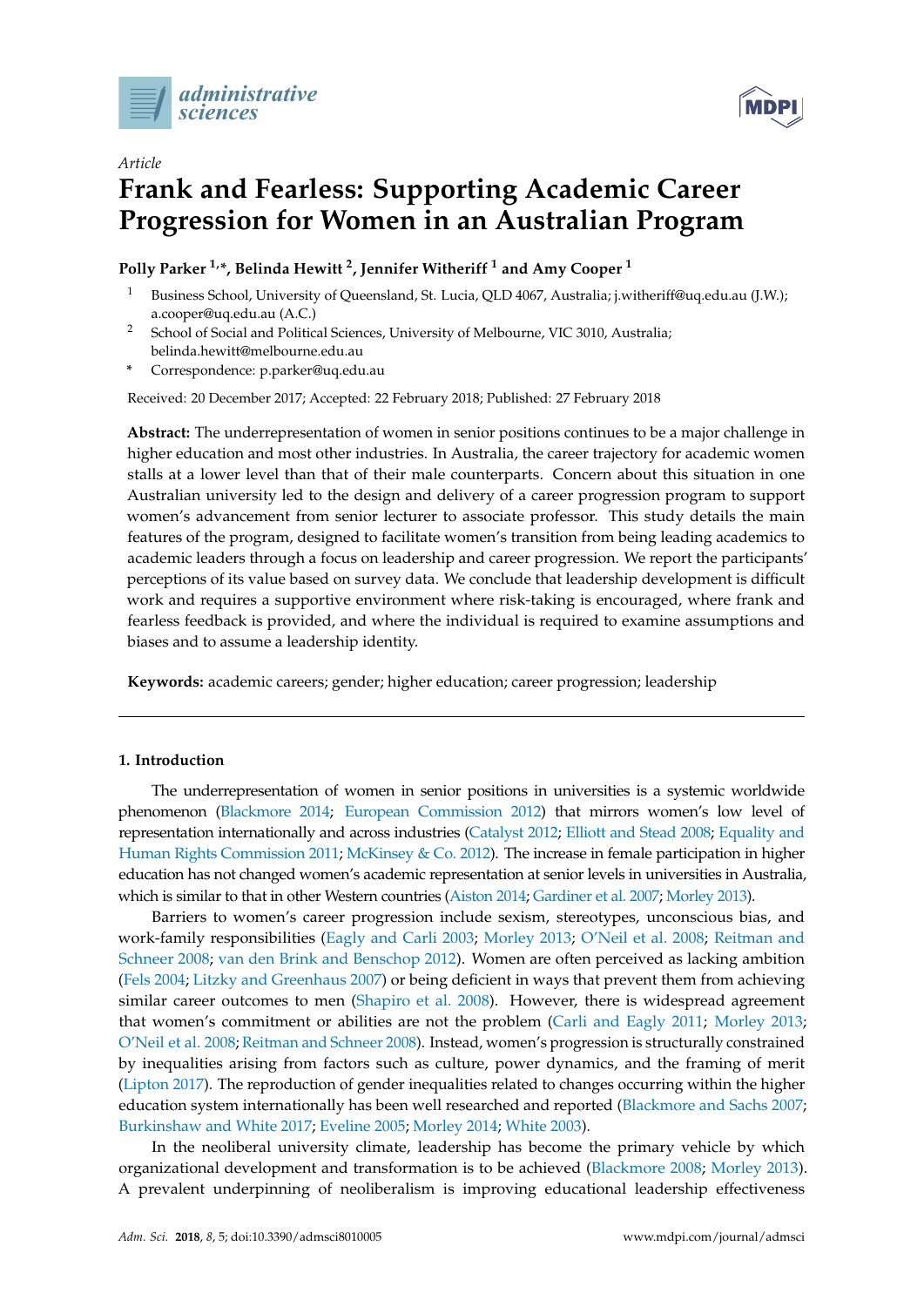through a focus on "leadership standards, competency and capability frameworks" [\(Niesche](#page-16-11) [2013,](#page-16-11) p. 220). Thus, developing career and leadership has become synergistic with advancement in higher education, highlighting the resonance between two intertwined processes [\(Parker and](#page-16-12) [Carroll](#page-16-12) [2009\)](#page-16-12). The interrelatedness is evident in recent research and practice, which reflect a shared fundamental emphasis on learning from experience [\(Parker et al.](#page-16-13) [2012;](#page-16-13) [Valcour et al.](#page-17-4) [2007\)](#page-17-4), meaning-making for the career actors [\(Hall](#page-16-14) [2002;](#page-16-14) [Khapova et al.](#page-16-15) [2007\)](#page-16-15), holism [\(Parker and Carroll](#page-16-12) [2009\)](#page-16-12), and leadership development [\(Goleman](#page-16-16) [2000;](#page-16-16) [Heifetz](#page-16-17) [1994;](#page-16-17) [Kram](#page-16-18) [1985;](#page-16-18) [Shamir](#page-17-5) [1999\)](#page-17-5). The interactive flow between leadership and career emerged from academic women's stories in an empirical study [\(Moore](#page-16-19) [2012\)](#page-16-19). The qualities and norms of leadership expected in today's universities emphasize productivity, competitiveness, hierarchy, strategy, performativity, and an intense all-consuming commitment to paid work [\(Devine et al.](#page-15-9) [2011;](#page-15-9) [Fitzgerald](#page-16-20) [2011\)](#page-16-20). Leaders are expected to demonstrate authority, affective agency, and effective communication to achieve organizational goals and influence change [\(Morley](#page-16-4) [2013\)](#page-16-4). This definition of leadership, however, is socially constructed, articulated, and reinforced by a social and policy agenda that is primarily shaped by men. Consequently, these qualities and expectations do not necessarily align well with women's academic careers and leadership. Despite an outward tolerance and even an expressed desire for diversity, a normative fantasy pertaining to success and leadership in higher education remains inherently male, which positions women consistently as "other" [\(Morley](#page-16-10) [2014\)](#page-16-10).

The pipeline of women's progression into senior positions within the higher education sector is leaky, due in large part to a culture that rewards male practices and patterns of interaction that is not conducive to recognizing women's different styles and pathways. The numbers of women decrease at every stage of appointment on the academic scale [\(Carter and Silva](#page-15-10) [2010;](#page-15-10) [Eveline](#page-16-9) [2005;](#page-16-9) [van den Brink](#page-17-1) [and Benschop](#page-17-1) [2012\)](#page-17-1). In response, several universities have developed leadership programs to foster women's career progression to leadership roles [\(Dutta et al.](#page-15-11) [2011;](#page-15-11) [Gardiner et al.](#page-16-3) [2007;](#page-16-3) [Seritan et al.](#page-17-6) [2007;](#page-17-6) [Thanacoody et al.](#page-17-7) [2006\)](#page-17-7). These programs have been criticized for reinforcing inequities rather than reducing them, in that they individualize the problem and aim to modify women to better assimilate them into the dominant masculine culture [\(Colley](#page-15-12) [2001\)](#page-15-12). Furthermore, trying to effect cultural change incurs an additional emotional burden for women as they strive to advance their academic careers with nontraditional trajectories [\(Burkinshaw and White](#page-15-7) [2017\)](#page-15-7). In the politicized context of the neoliberal university, programs promoting women's leadership suit institutional agendas because they seemingly improve gender equity without challenging the fundamental structure and culture of an organization [\(Devos](#page-15-13) [2008\)](#page-15-13). Nevertheless, in line with [Morley](#page-16-4) [\(2013\)](#page-16-4), we argue that such programs, if well designed, can and do add value beyond counting more women in senior ranks. Programs have the potential to be subversive, to challenge the status quo from within, pushing for change, particularly when the program is a genuine initiative by others to reach equitable outcomes for academic faculty and pursue a genuinely diverse leadership profile [\(White](#page-17-3) [2003\)](#page-17-3). This paper contributes to the literature on leadership and women-only career progression programs by investigating the perceived benefits reported by a group of women who participated in a leadership program at a large university in Australia.

## *1.1. Careers in Higher Education*

Internationally, women in academia are clustered at lower levels [\(Airini et al.](#page-14-0) [2011;](#page-14-0) [Eveline](#page-16-9) [2005\)](#page-16-9). The dearth of women in senior roles suggests that at some point careers peak, stall, or derail. A recent national study of Australian universities by [Strachan et al.](#page-17-8) [\(2016\)](#page-17-8) shows that the numbers of men and women are similar until they reach the top of the senior lecturer scale. In the 2011 academic workforce, 22% of women and 23.5% of men were employed at Level C (senior lecturer). The gender gap widens substantially after Level C, with more men attaining Level D (associate professor) positions than women, and the greatest gender difference is evident at the next step, with only 7% of women in academia holding Level E (full professor) positions compared to 19% of men [\(Strachan et al.](#page-17-8) [2016\)](#page-17-8). Other cross-national studies have noted a similar disparity between numbers of midcareer academics and those in the senior ranks, indicating that this is a global trend [\(Morley](#page-16-10) [2014\)](#page-16-10).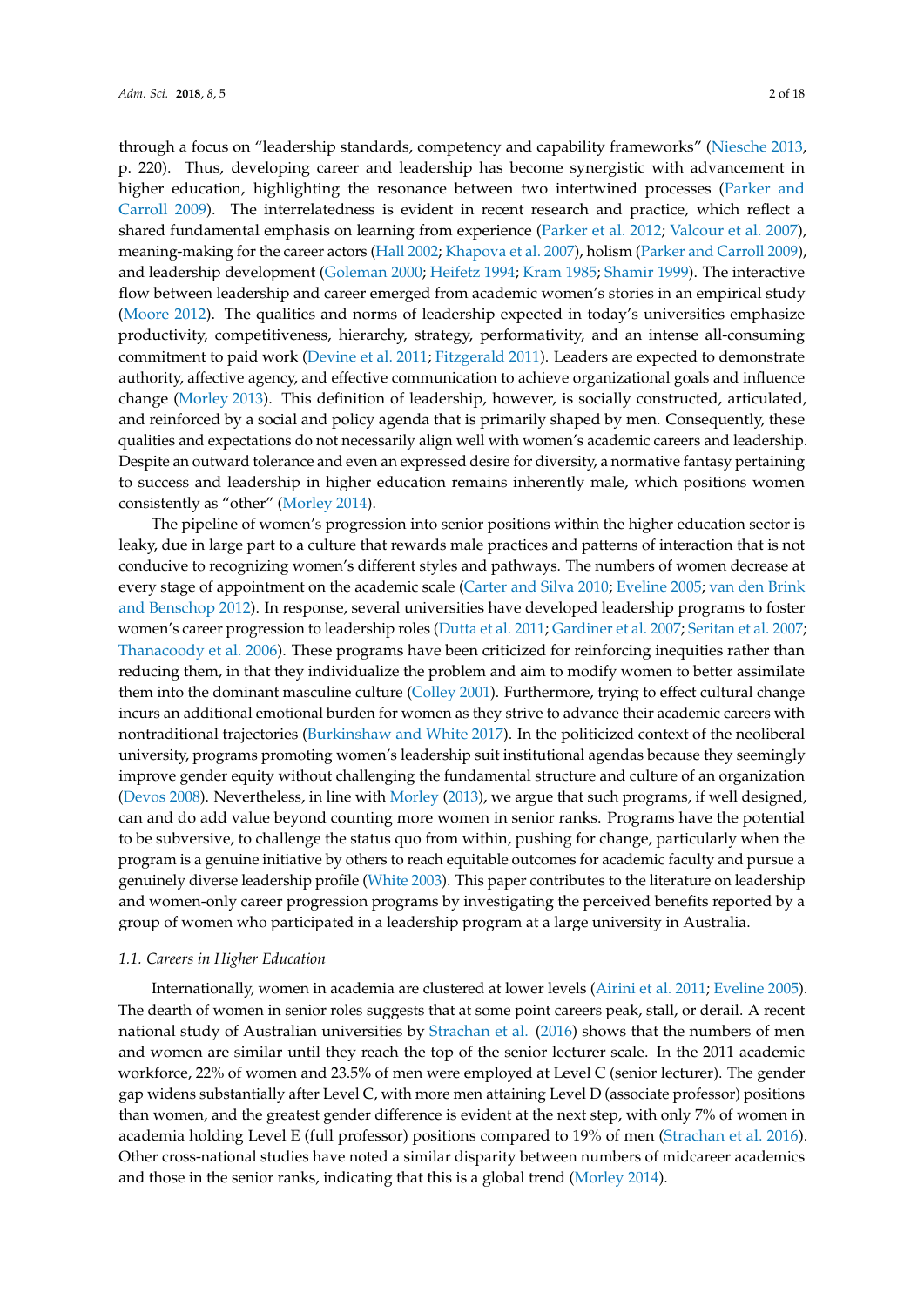Promotion beyond senior lecturer into the professoriate specifically requires demonstrated leadership ability. Thus, at this point "career" and "leadership" become interrelated as markers of career progression, as expressed in promotion criteria. However, leadership is a broad concept that is often context-specific, such as in higher education, as noted above. Promotion processes are inherently political and "steeped in the discourse of neoliberalism, competition and metrics" [\(Sutherland-Smith](#page-17-9) [2014,](#page-17-9) p. 31). Despite the gender gap, there are marked similarities between men and women in terms of how they think about their university careers [\(Doherty and Manfredi](#page-15-14) [2010\)](#page-15-14). The gap is therefore attributable to a range of factors, including personal (work-family interface and self-belief that affects motivation to achieve goals), professional (such as navigating masculine cultures and developing political savvy), and organizational shifts toward managerialism [\(Airini et al.](#page-14-0) [2011\)](#page-14-0).

Women enact their careers differently from men [\(Powell and Mainiero](#page-17-10) [1992;](#page-17-10) [Sullivan and Mainiero](#page-17-11) [2007\)](#page-17-11), embedding paid work within a larger life context [\(O'Neil et al.](#page-16-5) [2008;](#page-16-5) [Reitman and Schneer](#page-17-0) [2008\)](#page-17-0). Numerous factors work in tandem. A nonlinear push-pull dynamic between family and work interrupts traditional patterns for women's careers [\(Cabrera](#page-15-15) [2007\)](#page-15-15). The patterns are important, as they reflect times and spaces within women's careers when accumulation of human and social capital, critical for career success, is compromised [\(Probert](#page-17-12) [2005\)](#page-17-12). Once women lose career momentum, they find it difficult to catch up, and the penalty persists throughout their careers [\(Reitman and Schneer](#page-17-0) [2008\)](#page-17-0).

There are also differences in the ways women and men carry out leadership roles [\(Eagly and](#page-15-16) [Johannesen-Schmidt](#page-15-16) [2007\)](#page-15-16). A comprehensive meta-analysis of influential Multifactor Leadership Questionnaires [\(Avolio and Bass](#page-15-17) [1990\)](#page-15-17) showed that women scored higher on transformational leadership measures [\(Eagly and Carli](#page-15-4) [2003\)](#page-15-4). Transformational leaders develop and inspire their followers and consequently contribute to greater organizational success. While this measure should make women ideal candidates for leadership, other research has reported detrimental outcomes from differences that can impinge on success. Women practice a "softer" leadership style than men, which is less helpful in university settings, where the preferred style is "harder-nosed" [\(Doherty and Manfredi](#page-15-14) [2010\)](#page-15-14). The result echoed [Eagly and Johannesen-Schmidt'](#page-15-16)s [\(2007\)](#page-15-16) earlier finding that women display more democratic and participative leadership and less autocratic or directive leadership than men. Not only are these different, but also less likely to be valued or recognized. However, a double bind occurs at times when these "norms" are expected and not evident [\(Ely et al.](#page-16-21) [2011\)](#page-16-21).

Gender stereotypes are well-documented factors that create resistance to women's influence and authority [\(Carli and Eagly](#page-15-5) [2011;](#page-15-5) [Lipton](#page-16-8) [2017\)](#page-16-8). Women's contributions are measured against male norms, particularly in research outputs in academia, which creates barriers for those with different styles and career patterns [\(Obers](#page-16-22) [2015\)](#page-16-22). In the 1990s, gender inequality was described as tenacious because it was built into the structure of work organizations [\(Acker](#page-14-1) [1990\)](#page-14-1). Three decades later, the situation is little different and a hidden curriculum creates cultural norms that hinder women's aspirations and careers [\(Morley](#page-16-10) [2014\)](#page-16-10). It is one thing to understand what women do differently from men and how this may impact their career progression. Career and leadership factors interact and affect women's careers and their progression into academic leadership roles. Thus it is necessary to identify effective ways to develop women for career growth and leadership.

As indicated earlier, one response from universities has been to deliver women-only leadership development programs. University settings are strongly grounded in an ideology of meritocracy, so specific women's programs are not unanimously supported [\(van den Brink and Benschop](#page-17-1) [2012\)](#page-17-1). They have also been criticized for encouraging women to enact their careers in ways that are more like men's, rather than valuing their unique contributions and qualities [\(Lipton](#page-16-8) [2017\)](#page-16-8). Other key criticisms include that the programs are focused on fixing women rather than the systemic issues within the university context [\(Burkinshaw and White](#page-15-7) [2017;](#page-15-7) [Strachan et al.](#page-17-8) [2016\)](#page-17-8). Nevertheless, segregated programs, designed to provide a safe environment [\(Debebe](#page-15-18) [2011;](#page-15-18) [Vinnicombe and Singh](#page-17-13) [2003\)](#page-17-13), enable women to share their experiences authentically and help dispel the notion that they are deficient.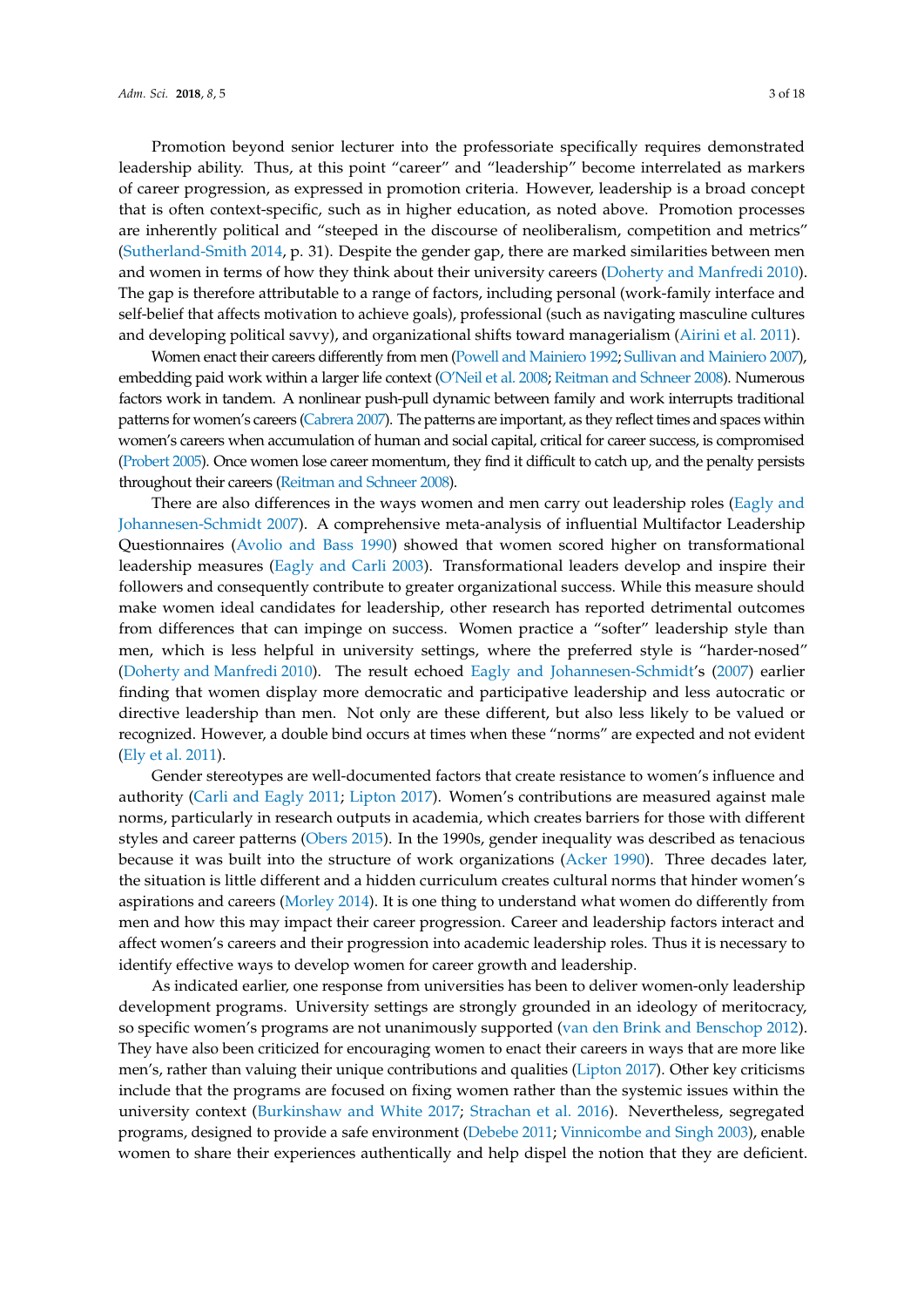Research suggests that these programs, classified as soft positive action, can engage women and be of real value [\(Doherty and Manfredi](#page-15-14) [2010\)](#page-15-14).

## *1.2. Career Progression for Women: Promoting Equity*

This study examines a program at a large Australian university that recognizes particular challenges in relation to achieving gender equity at senior levels. Analysis of the 2009 workforce data at the university found that gender parity at the level of lecturer and senior lecturer did not translate to gender parity at more senior levels. Women represented only 19.1% of academic staff at associate professor and professor levels, compared with 48.8% of nonacademic professional staff at the highest levels.

A comprehensive university-wide externally conducted review identified the systemic and structural barriers that may influence the promotion of women to senior academic positions. Attention was paid to aspects of such positions that would make them undesirable for women or seemingly unattainable [\(Morley](#page-16-10) [2014\)](#page-16-10). A seminal Australian study [\(Blackmore and Sachs](#page-15-6) [2007,](#page-15-6) p. 13) identified dual problems of perception and structure that "work together in unpromising ways for women." Others have noted that a minority representation increases the challenge of being authentic in personal style and decision-making [\(Morley](#page-16-4) [2013\)](#page-16-4). The university review and consultation with female academics led to a range of recommendations to address the barriers, including developing a women-only career development program, facilitated by women and focused on leadership and career progression, designed to facilitate women's transition from being leading academics to academic leaders. Other critical issues identified were a general lack of understanding and negative perceptions among the female participants about the academic promotion process, a perceived lack of female role models and mentors, and associated difficulties with balancing multiple roles within the workplace and competing demands. The university has now been running the career progression program for women who are or were at Level C since 2010. The explicit aim of the program is to support women's advancement from senior lecturer to associate professor. At this career transition point, a key requirement of the university's promotion criteria is that applicants demonstrate their leadership in the domains of teaching, research, engagement, and/or clinical service. Therefore, leadership recognition and development was a core element in the program design. Furthermore, leadership was positioned as a process and differentiated from a title or level of authority. We are mindful of research that highlights the dearth of women leaders in higher education as an outcome of a corporatized academy presenting a cruel paradox [\(Blackmore](#page-15-0) [2014;](#page-15-0) [Lipton](#page-16-8) [2017\)](#page-16-8). Therefore, rather than adopting a pejorative model, the program in question encourages a broad range of evidence to support strength-based leadership. The program focuses on enabling women to provide evidence of their leadership in a broad, flexible narrative grounded in their experience and addressing promotional criteria. The pedagogy focused on accentuating strengths to enhance personal leadership rather than any underlying assumption that the women were not leaders and needed to be shaped to fit an institutional model. In sum, the program was not about changing the women to be promotable, but focused on highlighting their capabilities and developing a narrative to align with and broaden the university criteria.

The content and structure of the program were tailored to address individual development needs while capitalizing on the power of the group structure and dynamics. Since its inception, the program was developed and has been facilitated by a female academic, and from 2012, the course has been facilitated in partnership with a specialized organizational leadership trainer (also female). The number of women in the program is limited to 24, and each year it has been oversubscribed. Participants are required to write an application and, due to the large time commitment, obtain support from their head of school. Selection into the program is made on the basis of this application and commitment to attend all modules. Participants complete three modules over a 12-month period, comprising a 3-day core module followed by two 2-day modules spaced a few months apart to allow new learnings to be absorbed and practiced. Each module is grounded in learning activities based on personal experience and related to the published criteria for academic promotion, particularly those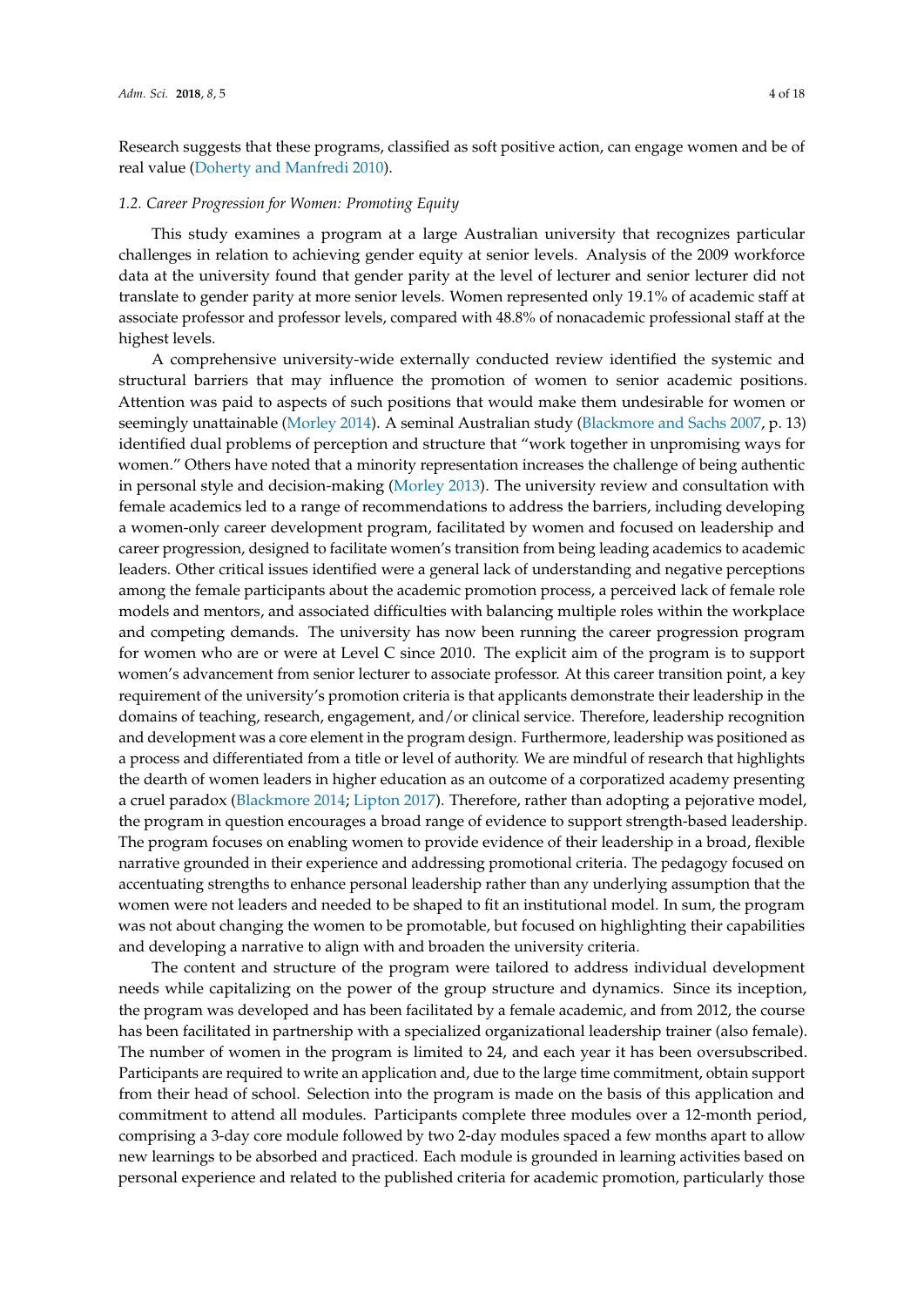of demonstrated leadership. Sessions within modules include guided reflection through journaling [\(Daudelin](#page-15-19) [1996\)](#page-15-19), experiential skill development, personal career planning, and academic portfolio development. Feedback is a feature of the program, with each participant undertaking a 360-degree leadership feedback assessment, as well as individual academic appraisal and review. Panels of senior university academic staff, both men and women, share their insights regarding academic career advancement and leadership though interactive group discussions. The support from female senior faculty also extends to group and individual mentoring of participants. These components are generally recognized as elements of effective career and leadership programs [\(Amagoh](#page-15-20) [2009;](#page-15-20) [Clawson](#page-15-21) [2011;](#page-15-21) [Ely et al.](#page-16-21) [2011\)](#page-16-21).

In addition, the participants develop personal network maps, highlighting their diversity and breadth of support, access to information, and transmission of reputation, to emphasize the importance of developing appropriate relational and network support. The activity is reinforced with an introduction to the concept of developmental networks [\(Higgins and Kram](#page-16-23) [2001\)](#page-16-23), peer coaching [\(Parker et al.](#page-16-24) [2008\)](#page-16-24), and mentoring [\(Kram](#page-16-18) [1985;](#page-16-18) [Ragins and Kram](#page-17-14) [2007\)](#page-17-14). Peer coaching within and between modules enables participants to apply the coaching skills they learn to embed learning into day-to-day activities, maintain momentum, and provide ongoing support for each other [\(Parker et al.](#page-16-25) [2014\)](#page-16-25).

Small groups of participants are assigned to senior female mentors in the organization and are expected to meet on a mutually agreed schedule for the length of the program. Generally, women receive less mentoring and grooming than men for senior management positions from top-level administrators such as vice chancellors, and instead receive support from less senior persons and from their families [\(Obers](#page-16-22) [2015;](#page-16-22) [White et al.](#page-17-15) [2010\)](#page-17-15). The value of both career and psychosocial support from mentors is long recognized to support vocational advancement and self-esteem [\(Kram](#page-16-18) [1985;](#page-16-18) [Murphy](#page-16-26) [and Kram](#page-16-26) [2014\)](#page-16-26). A dearth of female role models and mentors may particularly affect the self-esteem building of female academics [\(Obers](#page-16-22) [2015\)](#page-16-22). Implementing a mentoring program that pairs women with senior women may facilitate a positive culture with the potential to effect change and promote women and minority academics [\(Gibson](#page-16-27) [2006\)](#page-16-27).

It should be noted that the Career Progression for Women program is one of several initiatives the university has implemented over time to create and promote a diversity agenda and, as part of that, gender equity. Initiatives such as participation in the UK's Athena Swan Awards to advance gender equality (see [https://www.ecu.ac.uk/equality-charters/athena-swan/\)](https://www.ecu.ac.uk/equality-charters/athena-swan/); changes in selection, recruitment, and promotion polices to be more inclusive; pay equity reviews for all academics; and unconscious bias training have been implemented as part of the overall strategy to promote equal opportunity and address the underrepresentation of women at senior academic levels. Together, these initiatives reflect an awareness of the need for fundamental cultural change in higher education to counter disadvantage and discrimination [\(Bagilhole and White](#page-15-22) [2011;](#page-15-22) [White](#page-17-3) [2003\)](#page-17-3).

#### **2. Results**

#### *2.1. Comparing Social and Demographic Characteristics of Course Participants with Nonparticipants*

In our first analysis, we compare the women in our sample who participated in the Career Progression for Women (CPW) course to those who have not attended the course on a range of social and demographic characteristics. We do this to better understand whether there are systematic differences between women who were both nominated and selected to participate in the course and those who did not participate. In Table [1](#page-5-0) we report results of a series of cross-tabulations with chi-square tests to ascertain whether the women who attended the career progression course were systematically different from women at Level C in the broader university population.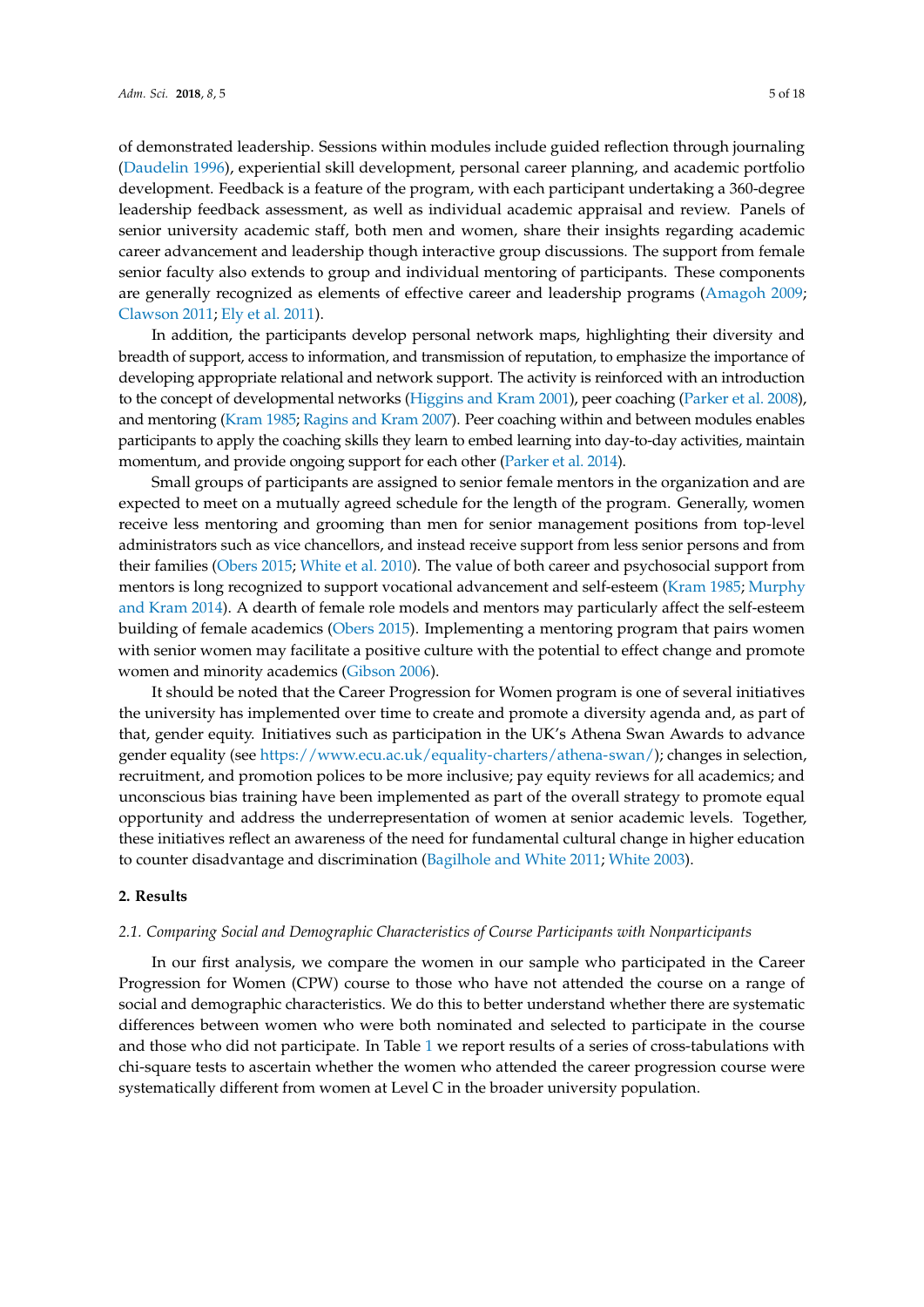|                                                          | <b>Have Not Participated</b><br>in Course |                                        | Participated in<br>Course   |                | <b>Total</b>   |                             |
|----------------------------------------------------------|-------------------------------------------|----------------------------------------|-----------------------------|----------------|----------------|-----------------------------|
|                                                          | ${\bf N}$                                 | Column %                               | $\mathbf N$                 | Column %       | N              | Column %                    |
| <b>Relationship Status</b>                               |                                           |                                        |                             |                |                |                             |
| Single                                                   | 15                                        | 16                                     | 4                           | 9              | 19             | 14                          |
| Cohabiting                                               | 12                                        | 13                                     | 6                           | 13             | 18             | 13                          |
| Married                                                  | 61                                        | 66                                     | 34                          | 72             | 95             | 68                          |
| Refused                                                  | 4                                         | $\overline{4}$                         | 3                           | 6              | 7              | 5                           |
| Total                                                    | 92                                        | 100                                    | 47                          | 100            | 139            | 100                         |
|                                                          |                                           | Pearson chi $2(3) = 1.8059$ Pr = 0.614 |                             |                |                |                             |
| Number of Children                                       |                                           |                                        |                             |                |                |                             |
| No children                                              | 26                                        | 28                                     | 11                          | 22             | 37             | 26                          |
| 1 child                                                  | 15                                        | 16                                     | 9                           | 18             | 24             | 17                          |
| 2 children                                               | 41                                        | 44                                     | 21                          | 42             | 62             | 43                          |
| 3 or more children                                       | 12                                        | 13                                     | 9                           | 18             | 21             | 15                          |
| Total                                                    | 94                                        | 100                                    | 50                          | 100            | 144            | 100                         |
|                                                          |                                           | Pearson chi $2(3) = 1.1215$ Pr = 0.772 |                             |                |                |                             |
| <b>Born in Australia</b>                                 |                                           |                                        |                             |                |                |                             |
| Yes                                                      | 55                                        | 57                                     | 29                          | 58             | 84             | 58                          |
| No                                                       | 41                                        | 43                                     | 21                          | 42             | 62             | 42                          |
| Total                                                    | 96                                        | 100                                    | 50                          | 100            | 146            | 100                         |
|                                                          |                                           | Pearson chi $2(1) = 0.0068$ Pr = 0.935 |                             |                |                |                             |
| <b>Providing Care</b>                                    |                                           |                                        |                             |                |                |                             |
| Yes                                                      | 16                                        | 19                                     | $\mathfrak{Z}$              | 7              | 19             | 15                          |
| No                                                       | 69                                        | 81                                     | 39                          | 93             | 108            | 85                          |
| Total                                                    | 85                                        | 100                                    | 42                          | 100            | 127            | 100                         |
|                                                          |                                           | Pearson chi $2(1) = 3.0146$ Pr = 0.083 |                             |                |                |                             |
| <b>Employment Interruption:</b><br><b>Career Break</b>   |                                           |                                        |                             |                |                |                             |
| Yes                                                      | 55                                        | 61                                     | 27                          | 56             | 82             | 59                          |
| No                                                       | 35                                        | 39                                     | 21                          | 44             | 56             | 41                          |
| Total                                                    | 90                                        | 100                                    | 48                          | 100            | 138            | 100                         |
|                                                          |                                           | Pearson chi $2(1) = 0.3068$ Pr = 0.580 |                             |                |                |                             |
| <b>Employment Interruption:</b><br><b>Spouse Support</b> |                                           |                                        |                             |                |                |                             |
| Yes                                                      | 6                                         | 7                                      | $\overline{4}$              | $\,8\,$        | 10             | $\overline{7}$              |
| $\rm No$                                                 | 84                                        | 93                                     | 44                          | 92             | 128            | 93                          |
| Total                                                    | 90                                        | 100                                    | 48                          | 100            | 138            | 100                         |
|                                                          |                                           | Pearson chi $2(1) = 0.1294$ Pr = 0.719 |                             |                |                |                             |
| <b>Educational Qualification</b>                         |                                           |                                        |                             |                |                |                             |
| PhD                                                      | 89                                        | 93                                     | 46                          | 90             | 135            | 92                          |
| Professional Doctorate                                   | $\overline{c}$                            | 2                                      | 1                           | 2              | 3              | $\overline{2}$              |
| Master's                                                 | $\mathbf{1}$                              | $\mathbf{1}$                           | $\ensuremath{\mathfrak{Z}}$ | 6              | $\overline{4}$ | $\ensuremath{\mathfrak{Z}}$ |
| Other postgrad                                           | $\overline{4}$                            | $\overline{\mathbf{4}}$                | 1                           | $\overline{2}$ | 5              | 3                           |
| Total                                                    | 96                                        | 100                                    | 51                          | 100            | 147            | 100                         |

<span id="page-5-0"></span>**Table 1.** Women at Level C between 2010 and 2015: social and demographic characteristics of women who have not attended the career progression course and women who have attended the course.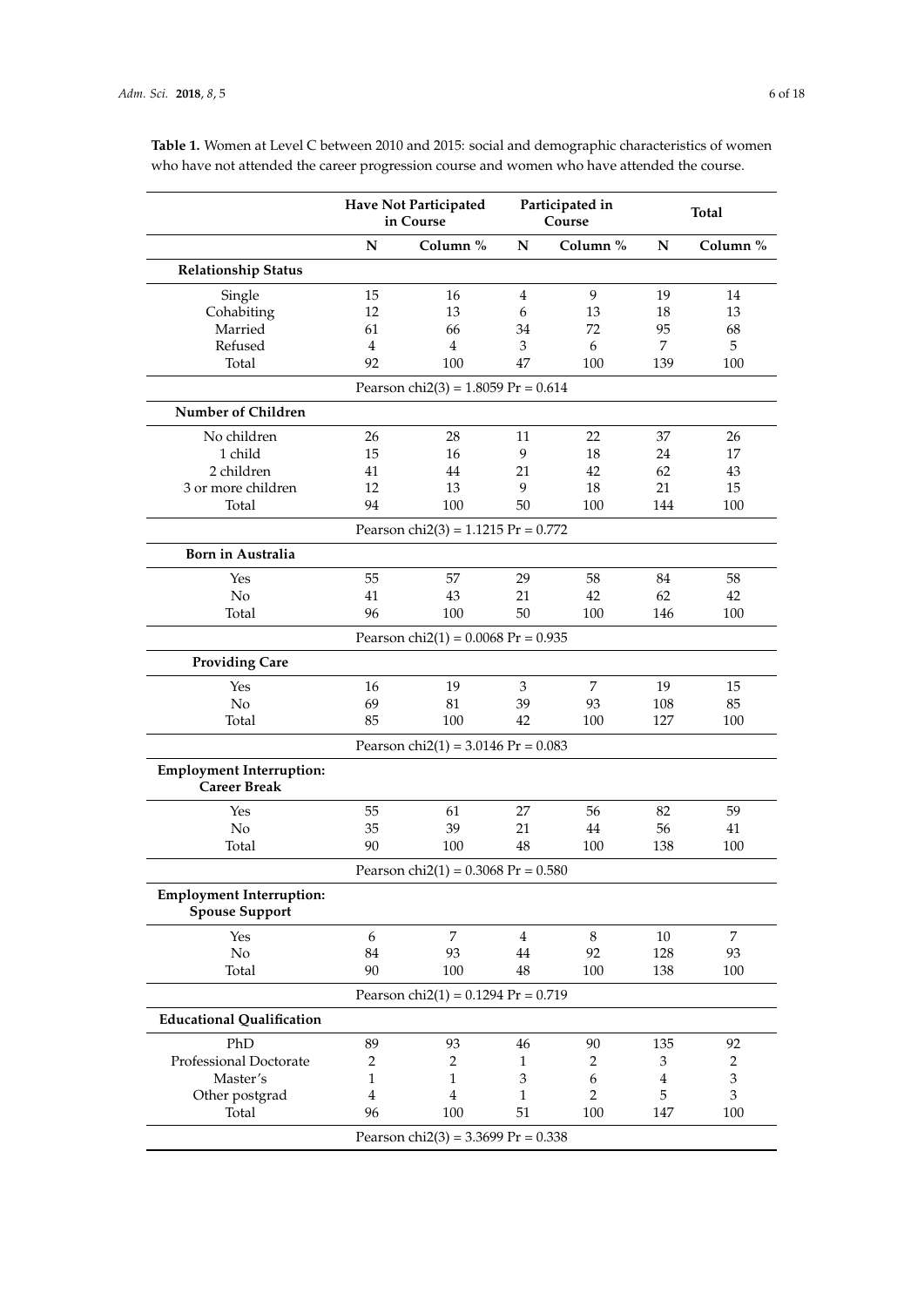We report the number  $(N)$  and percent  $(\%)$  of women we observed in each group, with the chi-square tests reported below each factor. The results for relationship status, number of children, born in Australia, educational qualification, and whether they had career breaks for caring responsibilities or to support their spouse's career indicate that the CPW women were not significantly different on these factors from women who had not participated in CPW. The sample is ethnically diverse, with around 42% of women born overseas. Overall, the majority of women in our sample were in a relationship, and most of them were married. A large proportion of women did not have children (26%), and most women with children had two children (43%). It is worth noting here that a slightly higher proportion of women who attended the CPW had three or more children (18% compared to 13%) and were also less likely to have no children at all compared to non-CPW women (22% compared to 28%). This suggests the possibility that women with children are more likely to seek support. Seven percent of CPW women had caring responsibilities compared to 15% of non-CPW women, which is marginally significant at  $p < 0.08$ . Relatedly, the main reason for taking an employment break was to provide care (69% of women), whereas far fewer women took an employment break to support their spouse. The majority of women in our sample had a PhD, with only 8% of women having other types of qualifications.

## *2.2. Women's Responses to Design Features of Program and Application of Program Learnings to Their Career*

We report the women's assessment of different components of the course and how beneficial they found them in Table [2.](#page-8-0) The most positively assessed aspect of the course was the guest speakers, rated by 89% of respondents as quite or extremely beneficial. The speakers included both men and women involved in an aspect of the promotion process, senior university leaders, or past participants who spoke about how they responded to the program. Also highly rated was the portfolio review, in which the women submitted their academic portfolio to be assessed independently for promotion to Level D by senior academics in the university, with 83% of women saying it was quite or extremely beneficial. Third highest was the female-only design of the program, which was seen to be quite or extremely beneficial by around 79% of participants. The networking opportunities; the 360-degree feedback, by which women received feedback about their performance and leadership from supervisors, peers, and staff; and the three-module design over 12 months were also perceived as among the most beneficial aspects of the course. Peer coaching and mentoring had more mixed responses, with most finding them quite beneficial, but not extremely beneficial. Journaling about the process, their experience with the course modules, and activities between modules were viewed as the least beneficial aspects of the course design.

| <b>Module Design</b> | N  | Column % |  |
|----------------------|----|----------|--|
| Not beneficial       | 1  | 2        |  |
| Mildly beneficial    | 2  | 4        |  |
| Unsure               | 10 | 21       |  |
| Quite beneficial     | 18 | 38       |  |
| Extremely beneficial | 16 | 34       |  |
| Total                | 47 | 100      |  |
| 360-Degree Feedback  | N  | Column % |  |
| Not beneficial       | 2  | 4        |  |
| Mildly beneficial    | 5  | 11       |  |
| Unsure               | 4  | 9        |  |
| Ouite beneficial     | 19 | 40       |  |
| Extremely beneficial | 17 | 36       |  |
| Total                | 47 | 100      |  |

**Table 2.** Evaluation of course features by women who attended the Career Progression for Women (CPW) course.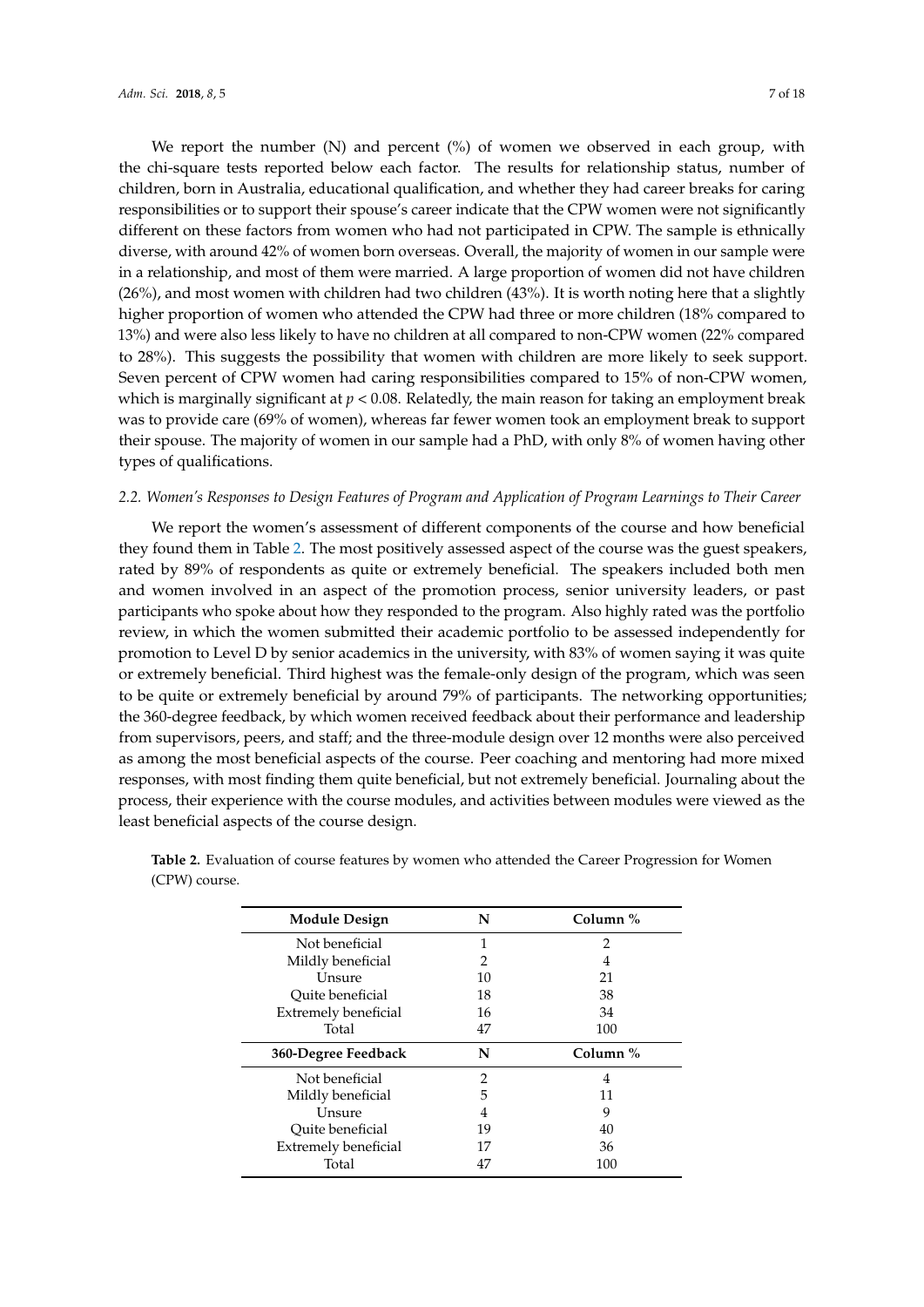| <b>Module Design</b>             | N                | Column %         |  |
|----------------------------------|------------------|------------------|--|
| <b>Academic Portfolio Review</b> | N                | Column %         |  |
| Not beneficial                   | 1                | 2                |  |
| Mildly beneficial                | 4                | 9                |  |
| Unsure                           | 3                | 7                |  |
| Quite beneficial                 | 11               | 24               |  |
| <b>Extremely beneficial</b>      | 27               | 59               |  |
| Total                            | 46               | 100              |  |
|                                  |                  |                  |  |
| <b>Peer Coaching</b>             | N                | Column %         |  |
| Not beneficial                   | 3                | 6                |  |
| Mildly beneficial                | 8                | 17               |  |
| Unsure                           | 7                | 15               |  |
| Quite beneficial                 | 21               | 45               |  |
| <b>Extremely beneficial</b>      | 8                | 17               |  |
| Total                            | 47               | 100              |  |
| <b>Mentoring from Senior</b>     | N                | Column %         |  |
| Women                            |                  |                  |  |
| Not beneficial                   | $\overline{4}$   | 9                |  |
| Mildly beneficial                | 6                | 13               |  |
| Unsure                           | 11               | 23               |  |
| Quite beneficial                 | 17               | 36               |  |
| Extremely beneficial             | 9                | 19               |  |
| Total                            | 47               | 100              |  |
| <b>Guest Speakers</b>            | N                | Column %         |  |
| Not beneficial                   | 1                | 2                |  |
|                                  | 3                | 7                |  |
| Mildly beneficial                |                  |                  |  |
| Unsure                           | 1                | 2                |  |
| Quite beneficial                 | 23               | 50               |  |
| Extremely beneficial             | 18               | 39               |  |
| Total                            | 46               | 100              |  |
| Keeping a Journal                | N                | Column %         |  |
| Not beneficial                   | 10               | 21               |  |
| Mildly beneficial                | 8                | 17               |  |
| Unsure                           | 8                | 17               |  |
| Quite beneficial                 | 16               | 34               |  |
| <b>Extremely beneficial</b>      | 5                | 11               |  |
| Total                            | 47               | 100              |  |
| Networking                       | N                | Column %         |  |
| Not beneficial                   | $\boldsymbol{0}$ | $\boldsymbol{0}$ |  |
| Mildly beneficial                | 5                | 11               |  |
| Unsure                           | 6                | 13               |  |
| Quite beneficial                 | 12               | 26               |  |
|                                  |                  |                  |  |
| <b>Extremely beneficial</b>      | 24               | 51               |  |
| Total                            | 47               | 100              |  |
| <b>Women Only</b>                | N                | Column %         |  |
| Not beneficial                   | 3                | 6                |  |
| Mildly beneficial                | $\overline{c}$   | $\overline{4}$   |  |
| Unsure                           | 5                | 11               |  |
| Quite beneficial                 | 9                | 19               |  |
| <b>Extremely beneficial</b>      | 28               | 60               |  |
| Total                            | 47               | 100              |  |
|                                  |                  |                  |  |

**Table 2.** *Cont.*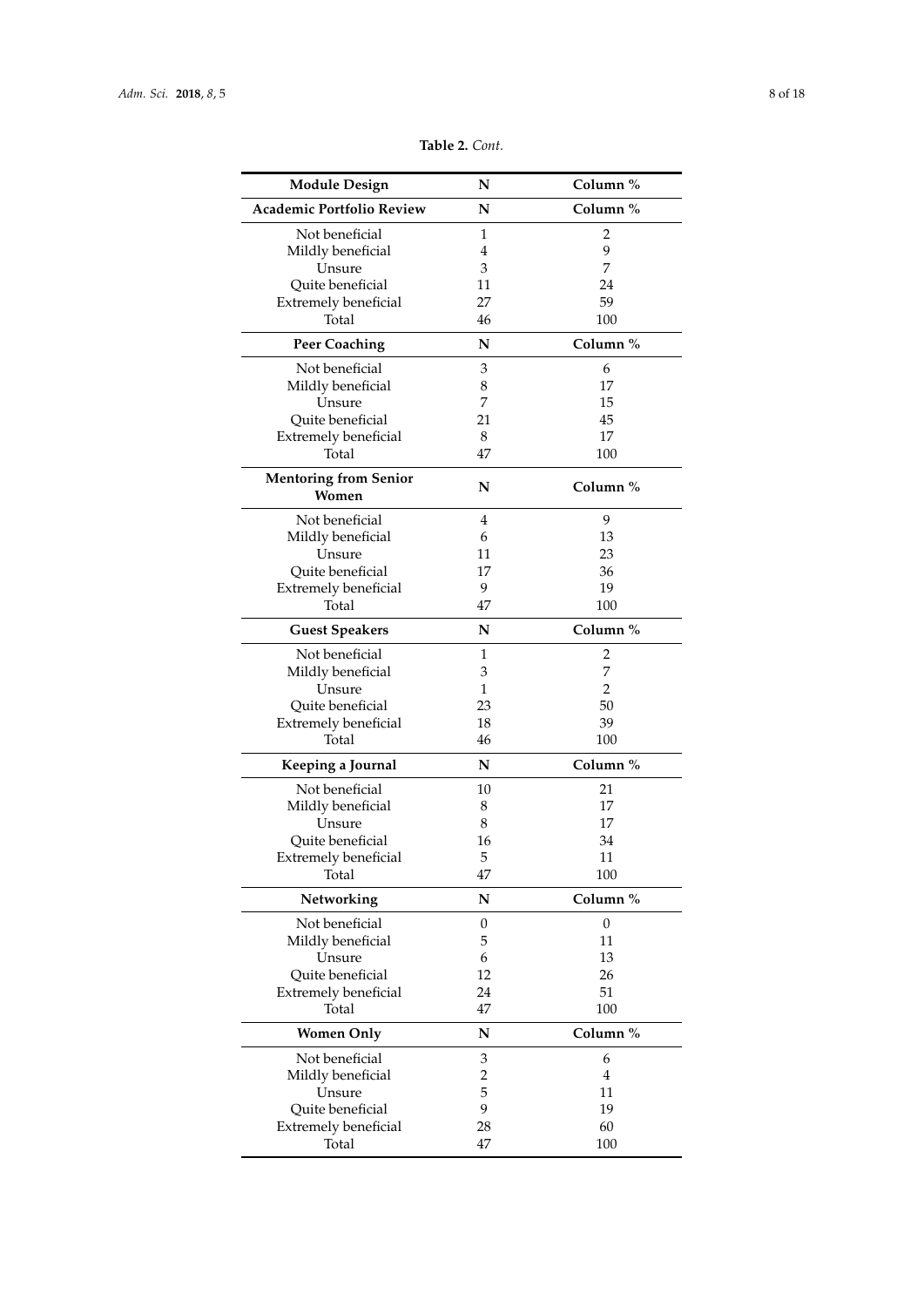<span id="page-8-0"></span>

| <b>Module Design</b>             | N  | Column % |  |
|----------------------------------|----|----------|--|
| <b>Academic Portfolio Review</b> | N  | Column % |  |
| <b>Graduation Dinner</b>         | N  | Column % |  |
| Not beneficial                   | 5  | 11       |  |
| Mildly beneficial                | 6  | 14       |  |
| Unsure                           | 17 | 39       |  |
| Ouite beneficial                 | 11 | 25       |  |
| <b>Extremely beneficial</b>      | 5  | 11       |  |
| Total                            | 44 | 100      |  |
| <b>Off-site Training</b>         | N  | Column % |  |
| Not beneficial                   | 1  | 2        |  |
| Mildly beneficial                | 5  | 11       |  |
| Unsure                           | 4  | 9        |  |
| Ouite beneficial                 | 15 | 33       |  |
| <b>Extremely beneficial</b>      | 21 | 46       |  |
| Total                            | 46 | 100      |  |

**Table 2.** *Cont.*

Note: total numbers vary due to differences in missing values for each variable.

In Table [3](#page-8-1) the results show women's reflections on whether they used the learnings from the program and their perceptions of whether the program contributed to their career since. First, the results show that most women felt that they had successfully applied some or all of the learnings obtained in the course to their academic career, with 56% indicating they had been very successful and 35% moderately successful at applying aspects of the course to their career. Second, an overwhelming majority (96%) reported that the program had contributed positively to their career.

<span id="page-8-1"></span>

| Overall, How Successful Have You Been at<br>Applying This Learning to Your Career?           | N  | Column $\%$ |
|----------------------------------------------------------------------------------------------|----|-------------|
| Very                                                                                         | 27 | 56          |
| Moderately                                                                                   | 17 | 35          |
| Not at all                                                                                   | 4  | 8           |
| Total                                                                                        | 48 | 100         |
| Please Indicate If You Think Undertaking CPW<br><b>Contributed Positively to Your Career</b> | N  | Column $%$  |
| Yes                                                                                          | 45 | 94          |
| No                                                                                           | 3  | 6           |
| Total                                                                                        | 48 | 100         |

**Table 3.** Participants' assessment of broader contributions of CPW to their career.

# *2.3. Open-Ended Comments: Qualitative Responses to the Program*

Respondents were asked if they had other comments or feedback about the program that they wished to share. The overall results of this open-ended question are presented in Figure [1.](#page-9-0) The findings indicate that 89.66% of the women had positive assessments of their experience of the course, 3.45% were ambivalent, and 6.90% had negative assessments. Two main themes emerged from the positive comments: personal growth and development, both professional and personal, and reflections on the value of the program for other women and in the context of the broader university environment.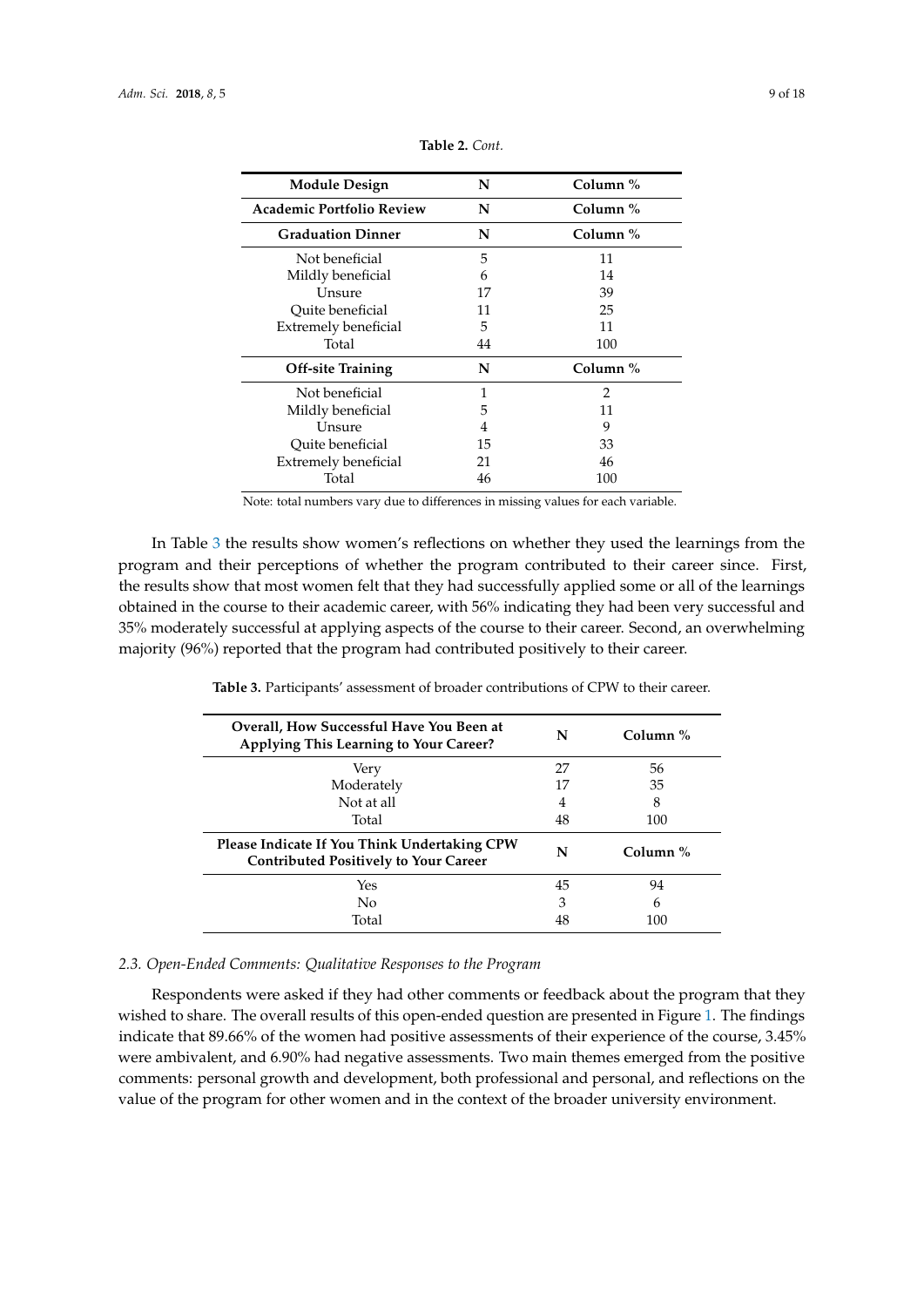<span id="page-9-0"></span>

**Figure 1.** Summary of verbatim responses to open-ended survey question "Do you have any other comments or feedback about the CPW that you would like the opportunity to share?"

Within the first theme of personal development, approximately half of the women indicated that they had a better understanding of themselves in relation to their career and aspirations. For some, this meant reconsidering their possibilities for the future, exemplified by the following quote:

"CPW makes you think differently and really helps you in understanding who you are, your core values, what you believe in, and the change you want to bring about and your leadership skills, which will enable you to create the change you want as an academic." (#1)

Thinking differently was also reflected in women's perceptions of the dramatic changes they felt in themselves and their attitude or approach to their career; for example:

"The CPW program was a game changer for me. I think it created a dramatic change in my attitude in many aspects of my work. Extremely positive." (#4)

"It was a transformative program for me and I do not think I would have achieved my current position without it." (#25)

Some of the women reported an acceptance and better understanding of their position within the university.

"The program gave me time to reflect on my career and my choices. I am now more accepting of my current position even though I have not yet applied for promotion." (#13)

"It helped me to locate myself in the institution and work out what was important for me." (#29)

As exemplified in this series of quotes, for many women who participated, the program was transformative in a range of ways. This is indicative of the potential to change and transform how women see themselves and the value of what they contribute to the university. The second main theme concerned women's reflections on the value of the course for other women and the university more broadly:

"I frequently recommend the program to other staff members." (#8)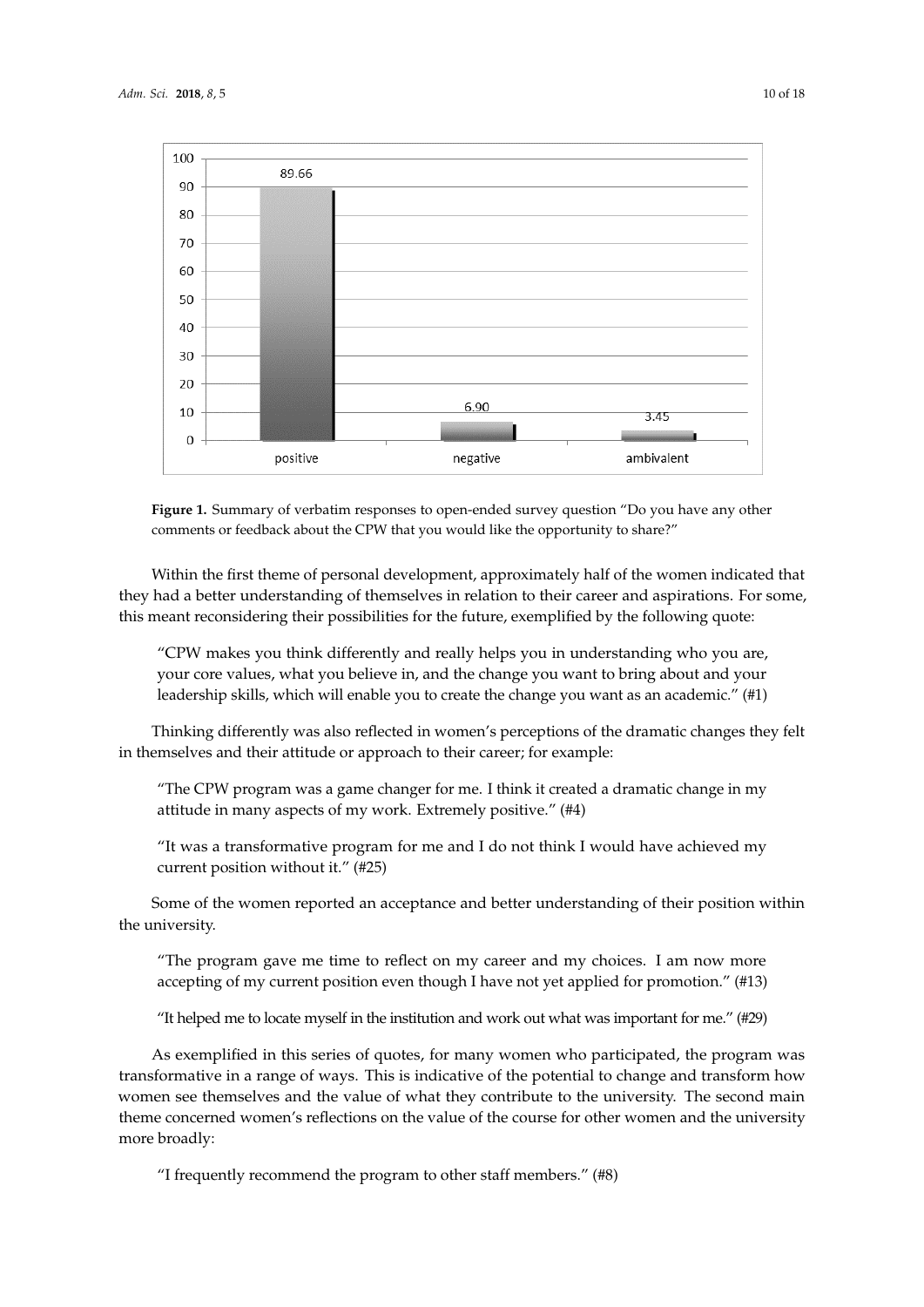"This was an excellent program, which I have recommended to several colleagues." (#28)

Several of the women commented on the importance of the program and advocated for its continuation by the university:

"I think this program is incredibly valuable. I would like a 'refresher' half-day course each year or every other year, to help facilitate continued progression and development." (#15)

"Really pleasing that [university] have continued to grow and develop this program. I know a lot of women who have done the course and benefitted in a whole range of ways." (#17)

From these quotes, there is a sense that many individuals who participated in the course benefited from the program and that institutionally it signaled a commitment to improving gender equality. Nevertheless, while individuals benefited, there was no sense of an accompanying structural change. In this respect, a number of the women's responses were more ambivalent. While positive about the program, they were skeptical about any real change, particularly with regard to the university's capacity for genuine change in relation to gender.

"The culture at [university] can only change if senior women change that culture. Career progression is one thing, but collaborative, diverse, and equitable safe work places should be our ultimate aim." (#12)

"The program was really good and I enjoyed getting to know so many great [university] women. However, the main impediments to women's advancement has little to do with them. I think there is a great lack of implicit bias and gender issue awareness among those in senior positions at [university] (Heads of Schools and up)." (#18)

"To give context to the above, it is an excellent program. However, being placed in a service role with constantly changing expectations and increasing workload, I feel this has precluded possible career development." (#30)

These comments, while generally positive about the women's individual experiences, strongly echo concerns raised in the feminist literature on the real capacity for change [\(Devos](#page-15-13) [2008;](#page-15-13) [Morley](#page-16-4) [2013\)](#page-16-4). In these quotes, the women articulate the structural and cultural barriers that are the reality that female academics face in their careers, irrespective of any individual change they experience. Removing these barriers requires higher-level institutional change, which underscores the importance of running women-only programs as one component of a broader range of strategies to achieve genuine institutional diversity. Not all participants were positive; those who viewed the course in a more negative light highlighted the time commitment required as a major burden, as exemplified by the following quotes:

"The time commitment for the program was very intense and similar commitments were not required by male staff members." (#3)

"The course was way too time consuming. There was too much emphasis on finding our values. Most women already know their values." (#24)

These quotes, particularly the reference that male staff members do not have to go through the same time-intensive program as women to progress in the university, highlight the additional burden on women who are interested in institutional progression.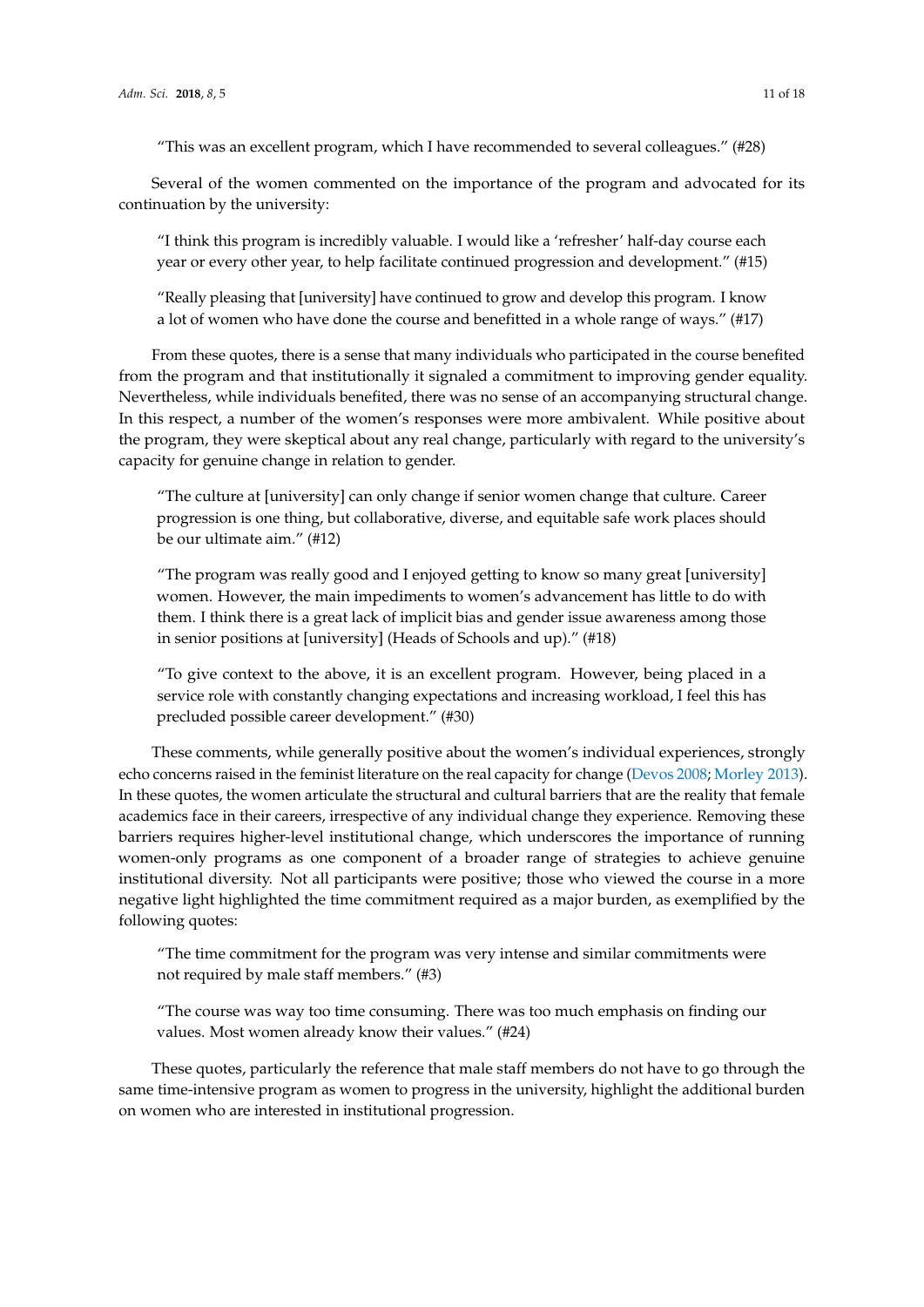#### **3. Discussion**

The aim of this study was to provide an overview of the perceived benefits of a leadership program for women in a major Australian university. Prior feminist literature on the position of women in higher education has criticized this type of approach, because it does not directly undermine and challenge the misogynist structure of the neoliberal university, but rather forces women to contort themselves to fit within it [\(Burkinshaw and White](#page-15-7) [2017;](#page-15-7) [Lipton](#page-16-8) [2017\)](#page-16-8). However, our findings suggest that a well-designed course can empower and enable women to challenge the system while working within it, reinforcing a successful approach to change, as noted by [Bilimoria et al.](#page-15-23) [\(2008\)](#page-15-23). The only way to change entrenched institutional logic is to make experiences of discrimination visible [\(Sinclair](#page-17-16) [2000\)](#page-17-16), and the career progression program is one such avenue.

The guest speakers were the most highly rated aspect of the program, with 87% of participants agreeing that they were quite or extremely beneficial. The speakers were both male and female academic leaders, who shared their insights on the promotion process and their personal experience of navigating an academic career. Their experiences challenged the assumption of a linear academic career; the concept of merit being only an objective requirement based on ability, skill, and achievement [\(Lipton](#page-16-8) [2017\)](#page-16-8); and the notion that leadership is about position held in service or engagement roles. The guest speaker sessions were an integral aspect of the workshop design and acted as an impetus to connect presenters and participants following the presentations. Furthermore, the participants were encouraged by the facilitators to reflect on the content though peer coaching and journaling, both recognized ways of promoting relational learning [\(Parker et al.](#page-16-28) [2018\)](#page-16-28).

A key aspect of the design was the multiple sources of developmental feedback, including portfolio review, 360-degree feedback, and peer coaching. Each of these provided developmental feedback that was necessary to identify strengths, areas for change in focus, and strategies for growth [\(Ely et al.](#page-16-21) [2011\)](#page-16-21). Participants' feedback suggests that one of the barriers to applying for promotion is uncertainty about how one's performance compares to the university selection criteria and how it aligns with that of other academics outside of one's professional area. This is of particular concern for women whose academic career path may not be perceived as traditional or standard due to career breaks and other barriers. The program encourages and supports women to think differently and more holistically about their careers, positioning achievements relative to opportunity and valuing different approaches to leadership. By doing so, women could establish a career narrative rather than a list of publications and achievements in academic CVs recognized as neoliberal measures that epitomize traditional and linear career development markers [\(Lipton](#page-16-8) [2017;](#page-16-8) [Niesche](#page-16-11) [2013\)](#page-16-11). The survey results indicate that these features were highly valued by the participants.

Eighty-seven percent of the survey respondents identified the portfolio review process as beneficial or extremely beneficial. This feedback, while sometimes challenging to receive, facilitated a change in thinking about the how the participants "ticked the boxes" required for promotion. The feedback challenged the self-limiting assumptions that many participants had about their readiness for promotion and added to their developing a holistic view of their career. The portfolio review was a critical element in the program design, and each participant's portfolio was given to two senior academic reviewers, often heads of departments, for assessment. The reviewers were selected based on their experience in the university promotion process, including one from the participant's discipline and the other from a different discipline (which ensured that the language was readily understood without jargon). Reviewers provided written feedback, which could be anonymous. However, many reviewers not only declared themselves, but also invited the participants to meet for further coaching around improving their portfolios.

The women-only program design (in terms of both facilitation and participation) was essential to create an experience that established a safe space for learning and encouraged the women to build a community of peer support, and it was strongly supported by the participants of this program. While there is criticism that women's programs focus on "fixing women" and inherently blame them for their own inequitable outcomes ( $Pyke 2018$ ) rather than focusing on the university culture [\(Burkinshaw](#page-15-7)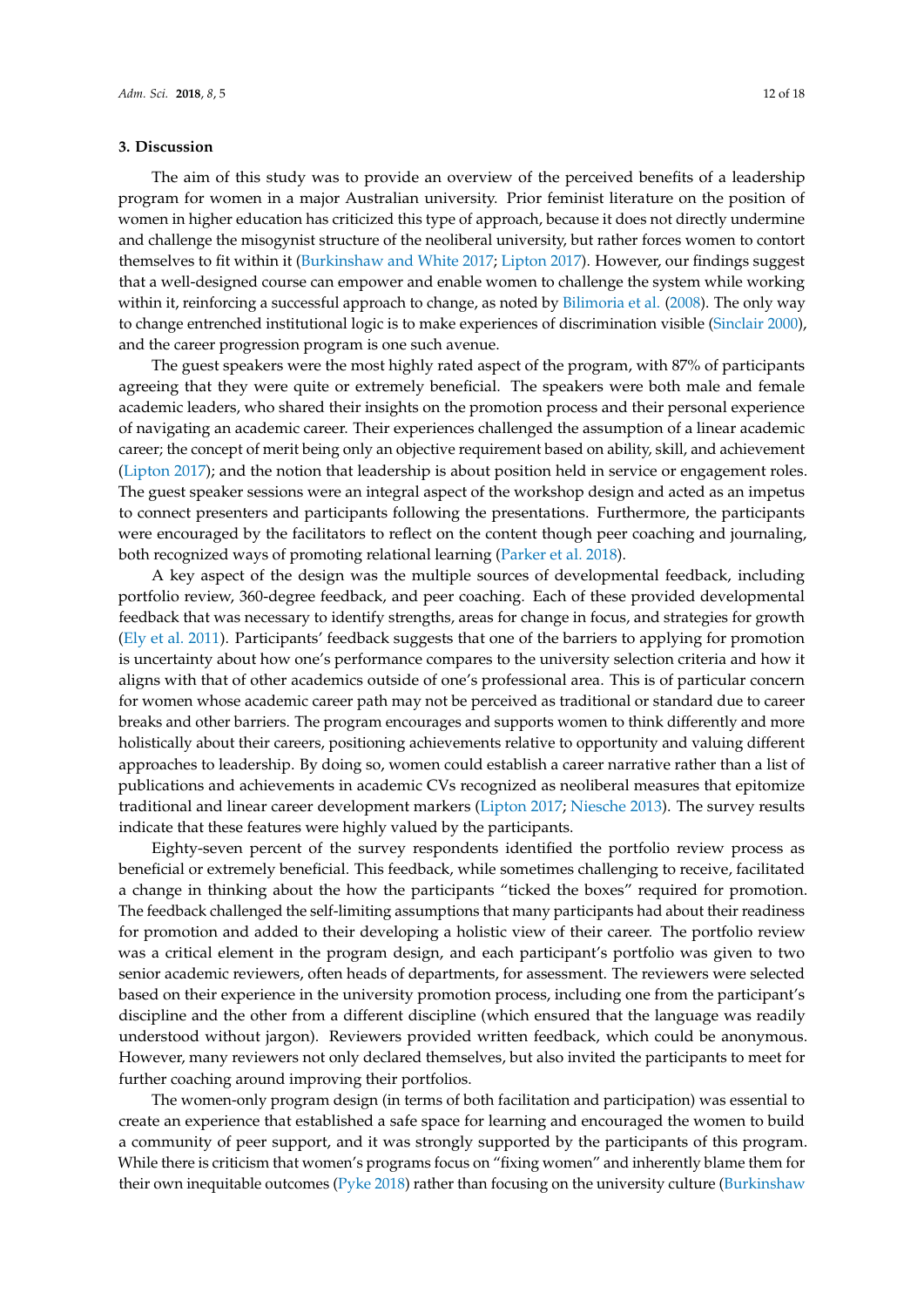[and White](#page-15-7) [2017\)](#page-15-7), support for women-only programs identifying the opportunity to learn and share with women validates their experiences [\(Debebe](#page-15-18) [2011\)](#page-15-18). When women are in a majority position, in contrast to the more familiar male-dominated work context, this can provoke powerful insights [\(Ely et al.](#page-16-21) [2011\)](#page-16-21). More women-only programs that support participants in navigating the challenges of the higher education context are required.

Another highly valued component of the course was the creation of developmental networks. The women-only program design was also essential to this experience, as it provided an avenue for sustaining relationships through an established community of peer support, building from a shared experience. Developmental networks are effective ongoing support systems [\(Murphy and Kram](#page-16-26) [2014\)](#page-16-26). They are also critical elements of any effective leadership development program [\(Ely et al.](#page-16-21) [2011\)](#page-16-21). The findings indicate that 77% of respondents considered networking to be quite or extremely beneficial, supporting evidence that networking is critical to the advancement of women's leadership as a means of mobilizing the work of change.

The open-ended qualitative findings from the survey suggest that women who participated in the Career Progression for Women program evaluated it highly on average, and many perceived that they obtained career benefits and advantages from participating. Most of the women found the course transformative, and this suggests that women-only programs have the potential for "tempered radicalism." The leadership development focus, incorporating technical aspects of preparing for promotion into a more strategic agenda of tailoring the program to support women's trajectory into senior academic positions, was mostly successful. However, even though the program clearly inspired and enabled women to view themselves and their positions within the university differently, the change was individual rather than structural. This dilemma was also a main theme of the open-ended responses and strongly reflects the feminist critiques of such programs being implemented as stand-alone solutions.

Objectively, the program was successful, in that 32% of participants have been promoted to Level D, and the proportion of women represented at Level D in the university has increased by 5% since the course has been running. The increase in numbers not only benefits individual women, but also contributes to significant changes in the demographic balance; women cannot be what they cannot see. More role models also gives women more options of leadership styles to emulate. Broader representation across all forms of leadership is essential to address the dearth of women at senior levels, and to improve statistics that reflect attainment levels. Dynamics subtly shift across environments in which these women work.

Nevertheless, gender equity will not be solved by merely "count[ing] more women into elite systems" [\(Morley](#page-16-10) [2014,](#page-16-10) p. 124). As Karen Pyke noted, a sense of safety and inclusivity means that all forms of discrimination and bias, including bullying and sexual harassment, require institution-wide structural change to align the rhetoric of diversity with the lived experience of all academics [\(Pyke](#page-17-17) [2018\)](#page-17-17). The situation that initially promoted the program has also resulted in changes to key aspects of the university's strategic plan, which now includes a strong focus on attracting and supporting diversity among staff and students with identifiable targets. Thus, although the profile of the leadership program has increased because of the larger numbers of women being promoted, and gaining recognition collectively is creating a climate for more change, the program is not expected to effect change alone, and other initiatives are being implemented to address systemic inequities. One example is engaging more diverse promotion panels to increase understanding of the challenges women confront in achieving leadership roles. This is just one more part of the larger challenge that frames the issue of increasing the number of women in senior roles. Thus, highlighting the readiness for gender equity within the university is a major outcome of the program. It demonstrates an increasing willingness to engage with women to understand the barriers they confront in their careers and underpins the evolution of a larger cultural change taking place within the university setting. Future programs may consider including sexual harassment, as we have become more and more aware over the past couple of years of how pervasive the problem is.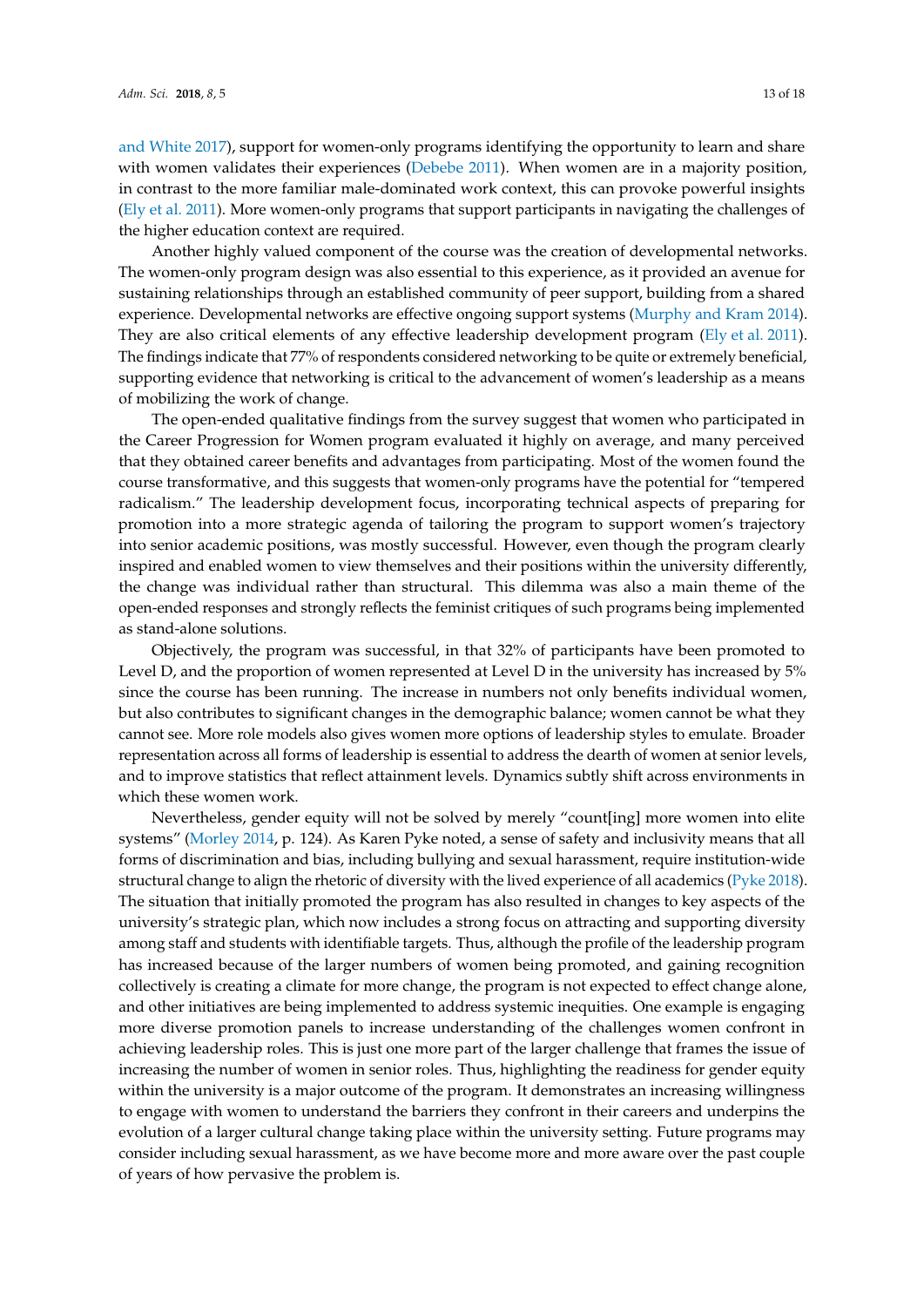## **4. Materials and Methods**

#### *4.1. Data and Analytic Sample*

The data come from a survey of academics at an Australian university. The survey was not commissioned by the university administration to specifically examine the program, but more broadly targeted to better understand men's and women's career progression from senior lecturer (Level C) to associate professor (Level D). The sample was drawn from administrative data obtained from the Human Resources division at the university comprising all academics who were at Level C between 2010 and 2015. The initial administrative data sample frame comprised 1038 academics. After excluding those who were ineligible and those who had left the university, the final sample frame comprised 1009 people. The survey was conducted online using Survey Monkey. A pilot survey was conducted with 17 people in June 2016, with follow-up face-to-face interviews with 6 of those respondents, and the survey was modified based on their feedback. The full survey went into the field in early October 2016. All potential participants were contacted via university email addresses and participation was voluntary. To maximize response rates, two follow-up reminders were sent four weeks and eight weeks after the initial invitation. In total, 385 people responded, with 346 fully completed surveys and 39 partially completed surveys received. An overall response rate of 38% was achieved, which is comparable with other surveys using similar samples and approaches.

The analytic sample for the present study comprised 147 women who responded to the survey and provided valid responses on the variables of interest. Of the women who responded to the survey, 48 participated in the program between 2010 and 2016. This was 55% of the 88 women who participated in the program and were still employed by the university. The women who participated in the career progression course were asked a series of additional questions in the survey about their experience with the course and their opinions about whether or not the course was helpful for them. The responses of these women are the focus of this paper.

#### *4.2. Measures*

#### Social and Demographic Characteristics

All survey participants were asked to provide social and demographic information as well as information about their career. We use a selection of these measures in the current paper. Relationship status comprised three groups: single (not in a relationship), cohabiting (living with someone in a relationship, but not married), and legally married. Number of children was categorized into no children, one child, two children, or three or more children. We also differentiated between whether the respondent was born in Australia or overseas  $(1 = yes, 2 = no)$ . Participants were asked if they were currently providing child care or elder care  $(1 = yes, 2 = no)$ , and if they had taken significant career breaks to provide care or to support their spouse's career  $(1 = yes, 2 = no)$ . Respondents were also asked for their highest level of academic qualification: PhD, professional doctorate, master's, or other postgraduate qualification.

#### *4.3. Questions Asked of Course Participants*

The survey respondents who indicated that they had participated in the Career Progression for Women program were asked additional questions about how beneficial they thought 11 features of the program were: the three-module design, 360-degree feedback, portfolio review, peer coaching, mentoring from senior women, guest speakers, keeping a journal, networking, women only, graduation dinner, and off-site training. Responses were on a 5-point Likert scale:  $1 = not$  beneficial,  $2 =$  mildly beneficial,  $3 =$  unsure,  $4 =$  quite beneficial, and  $5 =$  extremely beneficial.

In addition, this group of women were asked two questions about the course's contributions to their career. The first was "Overall, how successful have you been at applying this learning to your career?" Possible responses were  $1 = \text{very}$ ,  $2 = \text{moderately}$ , and  $3 = \text{not}$  at all. The second was "Please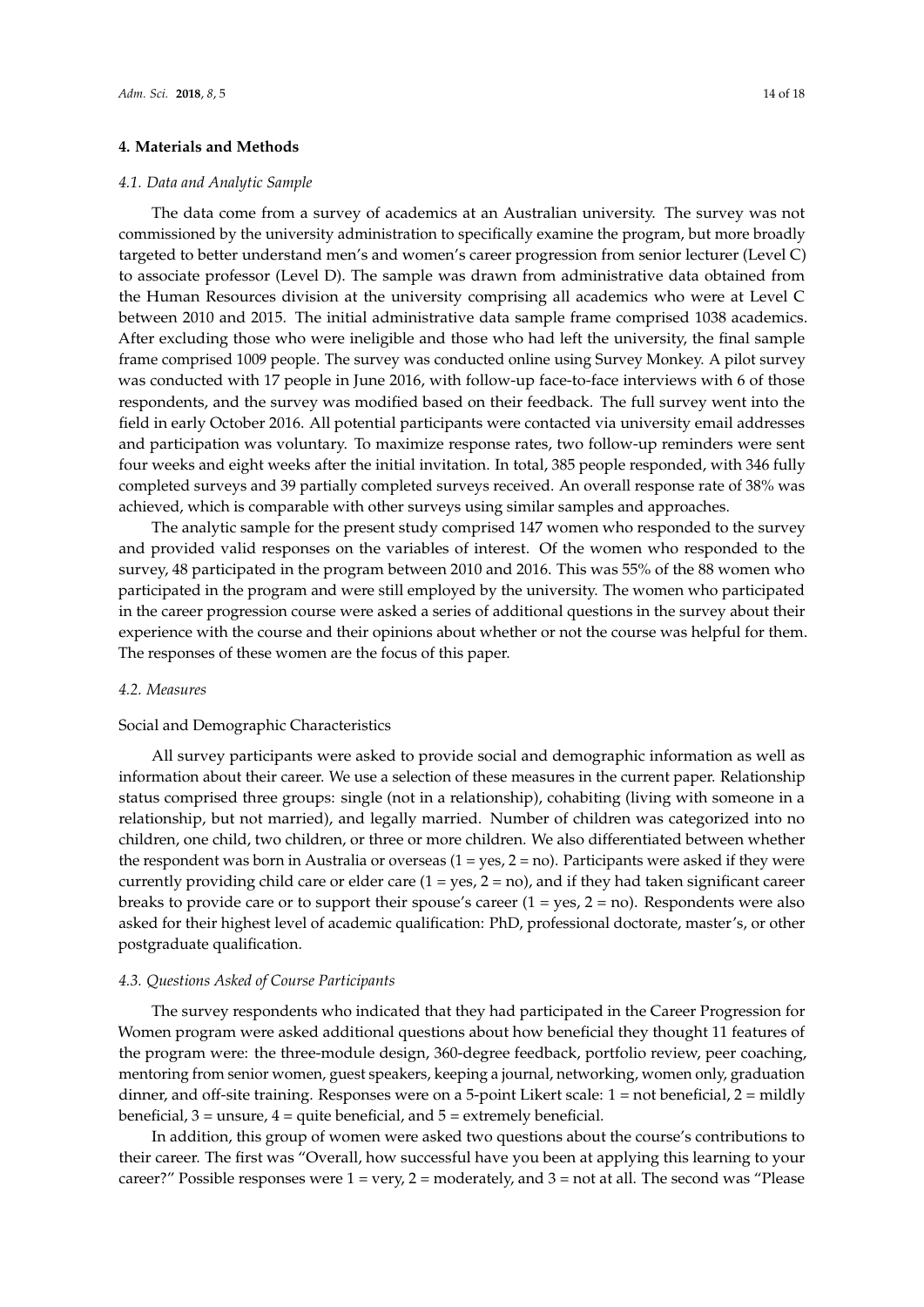indicate if you think undertaking CPW contributed positively to your career"  $(1 = yes, 2 = no)$ . Course participants were also asked to respond to an open-ended question: "Do you have any other comments or feedback about the CPW that you would like the opportunity to share?"

#### *4.4. Analytic Procedure*

Analysis proceeded in four main stages. First, to examine whether the 48 women who participated in the Career Progression for Women course were different from other women at Level C, we compared the social and demographic characteristics of women who had and had not participated in the course. Group differences were assessed using chi-square tests that compared the distribution of the observed frequencies to the expected frequencies that would be present if the distributions were identical for the women who had participated and those who had not. If these differed enough, the chi-square test was significant (*p* < 0.05). Second, we undertook a descriptive analysis of women's responses to a series of questions about the design features of the Career Progression for Women course. Third, we undertook a descriptive analysis of the two questions regarding the contribution of the course to the women's careers. Fourth, we undertook a qualitative analysis of the open-ended responses to comments about the career progression course. Of the 48 participants in the course who responded to the survey, 33 provided answers to the open-ended question and 29 of the responses were relevant to the current paper. The answers to this open-ended question did not lend themselves to a full qualitative analysis, as they were mostly short sentences. Nevertheless, the information provided was sufficient to identify several themes.

# **5. Conclusions**

For women, transitioning from being a leading academic to an academic leader requires more than a promotion to a higher organizational level. It requires changes in mindset and identity. It is difficult work and requires systemic change and personal courage in a supportive environment. The CPW program creates a learning environment where risk-taking is encouraged, where frank and fearless feedback is provided, and where academics are required to examine assumptions and biases and assume a leadership identity. Thus there are benefits in challenging the rhetoric and traditional patterns of career pathways in higher education as a means of encouraging cultural change. Until we reach a critical mass of women, we will continue to focus on both external context and internal courage.

**Acknowledgments:** We wish to thank the program participants. We would also like to thank the three anonymous reviewers for their constructive feedback on the paper.

**Author Contributions:** Polly Parker led the project including the overall conceptual design of the evaluation. She contributed to framing and writing the paper and coordinating the efforts of other authors. Belinda Hewitt contributed to the conceptual and overall development of the project and survey. She processed the data and conducted all the analysis for the current paper, including writing the methods and results sections and has edited and provided feedback on other sections of the manuscript. Jennifer Witheriff contributed to the conceptual and overall development of the project and survey. She has deep knowledge of the program and links with extant literature. Amy Cooper contributed to the overall development of the project, performed literature reviews, administered the pilot survey, subsequent interviews and built and administered the full survey.

**Conflicts of Interest:** The authors declare no conflict of interest. The founding sponsors had no role in the design of the study; in the collection, analyses, or interpretation of data; in the writing of the manuscript, and in the decision to publish the results.

#### **References**

- <span id="page-14-1"></span>Acker, Joan. 1990. Hierarchies, jobs, bodies: A theory of gendered organizations. *Gender and Society* 4: 139–58. [\[CrossRef\]](http://dx.doi.org/10.1177/089124390004002002)
- <span id="page-14-0"></span>Airini, Sunny Collings, Lindsey Conner, Kathryn McPherson, Brenda Midson, and Cheryl Wilson. 2011. Learning to be leaders in Higher Education: What helps or hinders women's advancement as leaders in universities. *Educational Management Administration and Leadership* 39: 44–62. [\[CrossRef\]](http://dx.doi.org/10.1177/1741143210383896)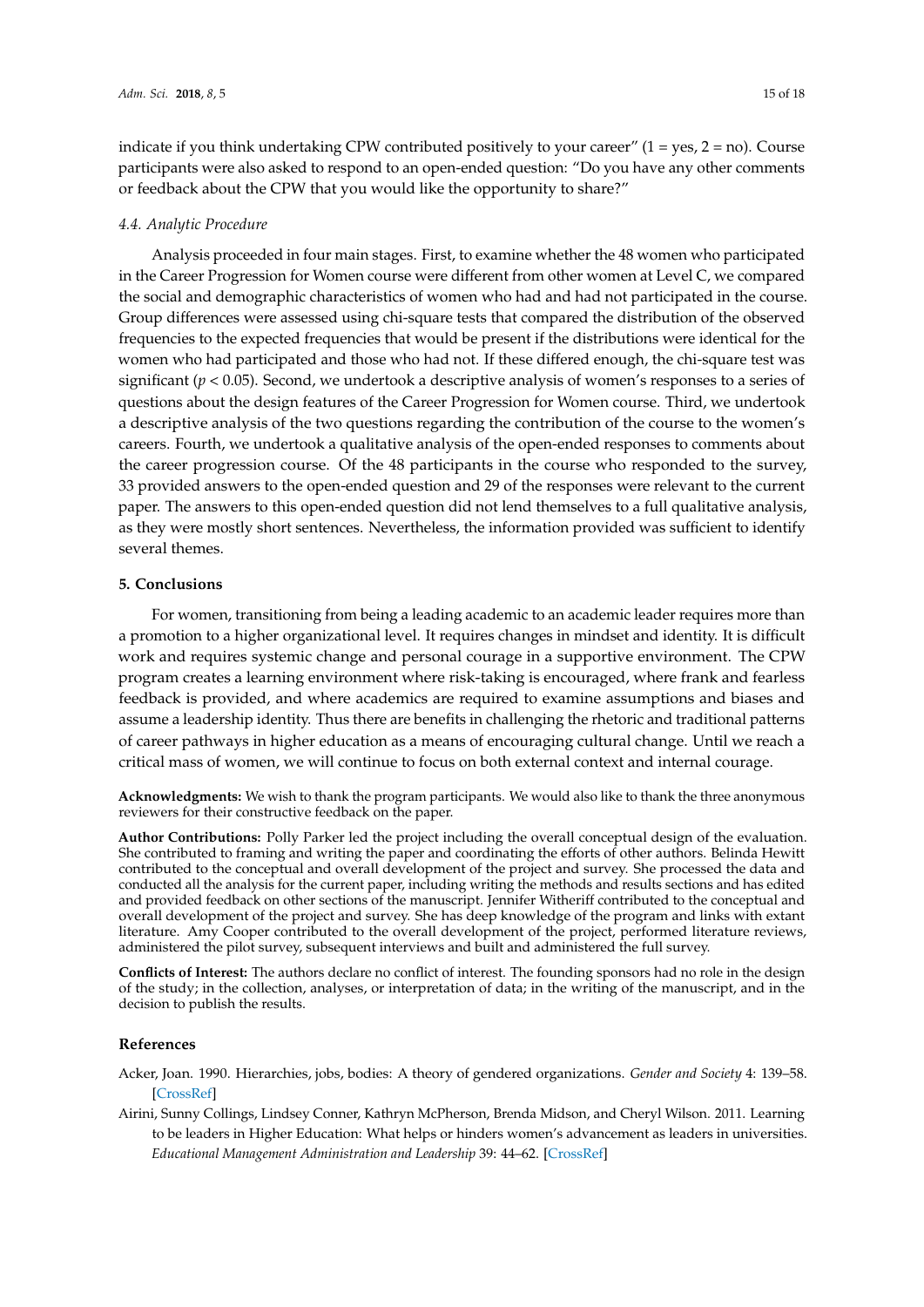- <span id="page-15-3"></span>Aiston, Sarah Jane. 2014. Leading the academy or being led? Hong Kong women academics. *Higher Education Research & Development* 33: 59–72.
- <span id="page-15-20"></span>Amagoh, Francis. 2009. Leadership development and leadership effectiveness. *Management Decision* 47: 989–99. [\[CrossRef\]](http://dx.doi.org/10.1108/00251740910966695)
- <span id="page-15-17"></span>Avolio, Bruce J., and Bernard M. Bass. 1990. *Transformational Leadership Development: Manual for the Multifactor Leadership Questionnaire*. Palo Alto: CA Press.
- <span id="page-15-22"></span>Bagilhole, Barbara, and Kate White, eds. 2011. *Gender, Power and Management: A Cross-Cultural Analysis of Higher Education*. New York: Palgrave Macmillan.
- <span id="page-15-23"></span>Bilimoria, Diana, Simy Joy, and Xiangfen Liang. 2008. Breaking barriers and creating inclusiveness: Lessons from organizational transformation to advance women faculty in academic science and engineering. *Human Resource Management* 47: 423–41. [\[CrossRef\]](http://dx.doi.org/10.1002/hrm.20225)
- <span id="page-15-8"></span>Blackmore, Jill. 2008. Re/positioning women in educational leadership: The changing social relations and politics of gender in Australia. In *Women Leading Education across the Continents: Sharing the Spirit, Fanning the Flame*. Edited by Jill Blackmore. Lanham: Rowman and Littlefield Education, pp. 73–83.
- <span id="page-15-0"></span>Blackmore, Jill. 2014. Wasting talent? Gender and hte problematics of academic disenchantment and disengagement with leadership. *Higher Education Research & Development* 33: 86–99.
- <span id="page-15-6"></span>Blackmore, Jill, and Judyth Sachs. 2007. *Performing and Reforming Leaders: Gender, Educational Restructuring, and Organizational Change*. Albany: State University of New York Press.
- <span id="page-15-7"></span>Burkinshaw, Paula, and Kate White. 2017. Fixing the women or fixing universities: Women in HE leadership. *Administrative Sciences* 7. [\[CrossRef\]](http://dx.doi.org/10.3390/admsci7030030)
- <span id="page-15-15"></span>Cabrera, Elizabeth F. 2007. Opting out and opting in: Understanding the complexities of women's career transitions. *Career Development International* 12: 218–37. [\[CrossRef\]](http://dx.doi.org/10.1108/13620430710745872)
- <span id="page-15-5"></span>Carli, Linda L., and Alice H. Eagly. 2011. Gender and leadership. In *The Sage Handbook of Leadership*. Edited by Bryman Alan, D. Collinson, K. Grint, B. Jackson and M. Uhl-Bien. London: Sage, pp. 103–17.
- <span id="page-15-10"></span>Carter, Nancy M., and Christine Silva. 2010. Women in management: Delusions of progress. *Harvard Business Review* 88: 19–22.
- <span id="page-15-1"></span>Catalyst, Census. 2012. *Catalyst Census: Fortune 500 Women Board Directors*. New York: Catalyst Census.
- <span id="page-15-21"></span>Clawson, James G. S. 2011. The Handbook for Teaching Leadership: Knowing, Doing & Being. *Academy of Management Learning & Education* 10: 535.
- <span id="page-15-12"></span>Colley, Helen. 2001. Righting rewritings of the myth of Mentor: A critical perspective on career guidance mentoring. *British Journal of Guidance and Counselling* 29: 177–97. [\[CrossRef\]](http://dx.doi.org/10.1080/03069880020047120)
- <span id="page-15-19"></span>Daudelin, Marilyn Wood. 1996. Learning from experience through reflection. *Organizational Dynamics* 24: 36–49. [\[CrossRef\]](http://dx.doi.org/10.1016/S0090-2616(96)90004-2)
- <span id="page-15-18"></span>Debebe, Gelaye. 2011. Creating a Safe Environment for Women's Leadership Transformation. *Journal of Management Education* 35: 679–712. [\[CrossRef\]](http://dx.doi.org/10.1177/1052562910397501)
- <span id="page-15-9"></span>Devine, Dympna, Bernie Grummell, and Kathleen Lynch. 2011. Crafting the elastic self? Gender and identities in senior appointments in Irish education. *Gender, Work and Organization* 18: 631–49. [\[CrossRef\]](http://dx.doi.org/10.1111/j.1468-0432.2009.00513.x)
- <span id="page-15-13"></span>Devos, Anita. 2008. Where enterprise and equity meet: The rise of mentoring for women in Australian Universities. *Discourse: Studies in the Cultural Politics of Education* 29: 195–205. [\[CrossRef\]](http://dx.doi.org/10.1080/01596300801966831)
- <span id="page-15-14"></span>Doherty, Liz, and Simonetta Manfredi. 2010. Improving women's representation in senior positions in universities. *Employee Relations* 32: 138–55. [\[CrossRef\]](http://dx.doi.org/10.1108/01425451011010096)
- <span id="page-15-11"></span>Dutta, Rina, Sarah L. Hawkes, Elizabeth Kuipers, David Guest, Nicola T. Fear, and Amy C. Iversen. 2011. One year outcomes of a mentoring scheme for female academics: A pilot study at the Institute of Psychiatry, King's College London. *BMC Medical Education* 11: 13–22. [\[CrossRef\]](http://dx.doi.org/10.1186/1472-6920-11-13) [\[PubMed\]](http://www.ncbi.nlm.nih.gov/pubmed/21473749)
- <span id="page-15-4"></span>Eagly, Alice H., and Linda L. Carli. 2003. The female leadership advantage: An evaluation of the evidence. *Leadership Quarterly* 14: 807–34. [\[CrossRef\]](http://dx.doi.org/10.1016/j.leaqua.2003.09.004)
- <span id="page-15-16"></span>Eagly, Alice H., and Mary C. Johannesen-Schmidt. 2007. Leadership style matters: The small, but important, style differences between male and female leaders. In *Handbook on Women in Business and Management*. Edited by D. Bilimoria and S. K. Piderit. Cheltenham: Edward Elgar.
- <span id="page-15-2"></span>Elliott, Carole, and Valerie Stead. 2008. Learning from leading women's experience: Towards a sociological understanding. *Leadership* 4: 159–80. [\[CrossRef\]](http://dx.doi.org/10.1177/1742715008089636)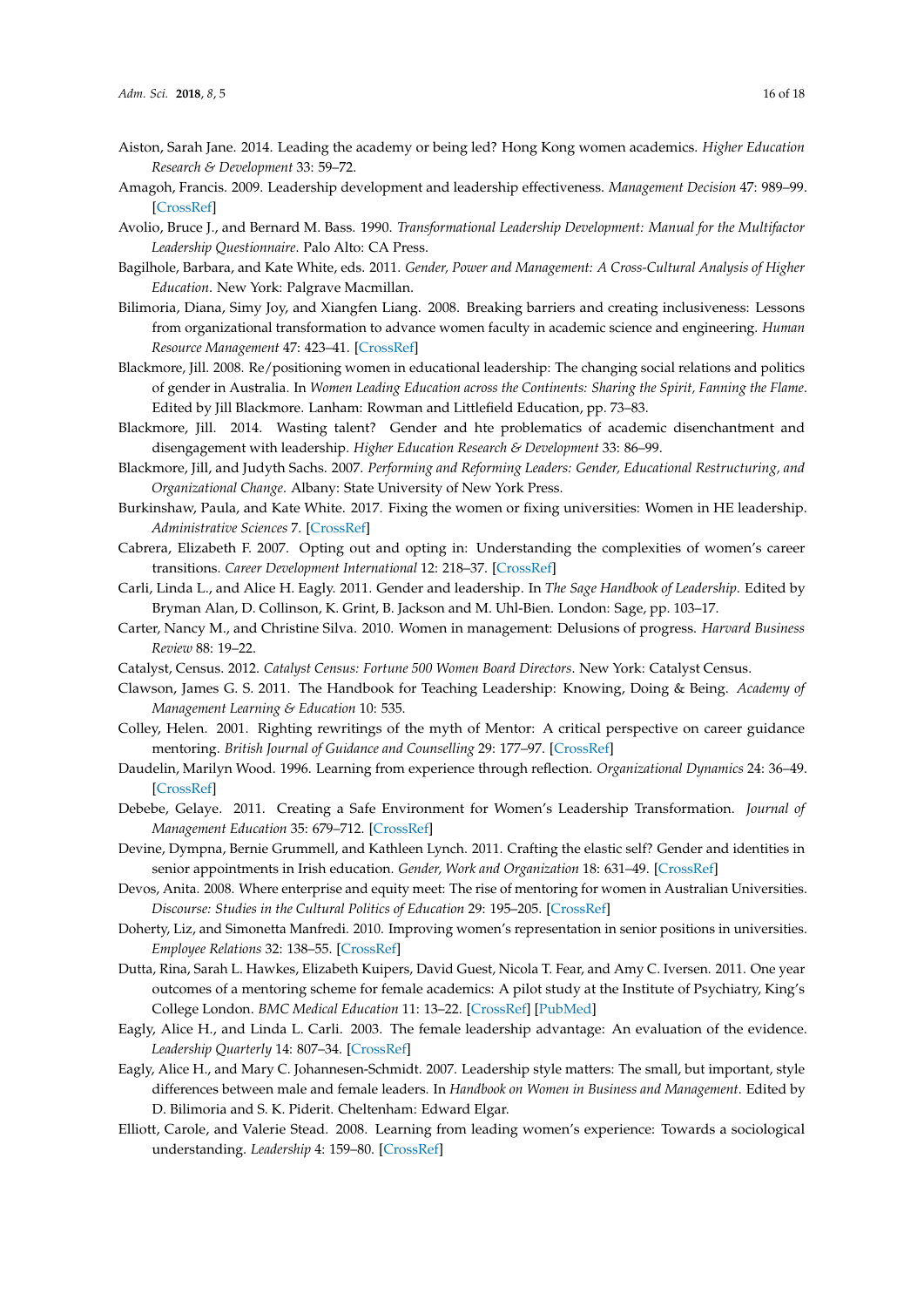- <span id="page-16-21"></span>Ely, Robin J., Herminia Ibarra, and Deborah M. Kolb. 2011. Taking Gender into Account: Theory and Design for Women's Leadership Development Programs. *Academy of Management Learning & Education* 10: 474–93. [\[CrossRef\]](http://dx.doi.org/10.5465/amle.2010.0046)
- <span id="page-16-1"></span>Equality and Human Rights Commission. 2011. *Sex and Power—Who Runs Britain?* London: Equality and Human Rights Commission.
- <span id="page-16-0"></span>European Commission. 2012. *Structural Change in Research Institutions: Enhancing Excellence, Gender Equality and Efficiency in Research and Innovation*. Brussels: European Commission.

<span id="page-16-9"></span><span id="page-16-6"></span>Eveline, Joan. 2005. Women in the ivory tower. *Journal of Organizational Change Management* 18: 641–58. [\[CrossRef\]](http://dx.doi.org/10.1108/09534810510628558) Fels, Anna. 2004. Do women lack ambition? *Harvard Business Review* 82: 50–60. [\[PubMed\]](http://www.ncbi.nlm.nih.gov/pubmed/15077366)

- <span id="page-16-20"></span>Fitzgerald, Tanya. 2011. Troubling leadership? Gender, leadership and higher education. Paper presented at the Australian Association for Research in Education Conference, Hobart, Australia, 27 November–1 December.
- <span id="page-16-3"></span>Gardiner, Maria, Marika Tiggemann, Hugh Kearns, and Kelly Marshall. 2007. Show me the money! An empirical analysis of mentoring outcomes for women in academia. *Higher Education Research and Development* 26: 425–42. [\[CrossRef\]](http://dx.doi.org/10.1080/07294360701658633)
- <span id="page-16-27"></span>Gibson, Sharon K. 2006. Mentoring of women faculty: The role of organizational politics and culture. *Innovative Higher Education* 31: 63–79. [\[CrossRef\]](http://dx.doi.org/10.1007/s10755-006-9007-7)
- <span id="page-16-16"></span><span id="page-16-14"></span>Goleman, Daniel. 2000. Leadership that gets results. *Harvard Business Review* 78: 78–90.
- <span id="page-16-17"></span>Hall, Douglas T. 2002. *Careers in and out of Organizations*. Thousand Oaks: Sage.
- <span id="page-16-23"></span>Heifetz, Ronald A. 1994. *Leadership without Easy Answers*. Cambridge: Harvard University Press.
- Higgins, Monica C., and Kathy E. Kram. 2001. Reconceptualizing mentoring at work: A developmental network perspective. *Academy of Management Review* 26: 264–88.
- <span id="page-16-15"></span>Khapova, Svetlana, Michael B. Arthur, and Celeste P. M. Wilderom. 2007. The subjective career in the knowledge economy. In *Handbook of Career Studies*. Edited by P. Gunz Hugh and Maury Peiperl. New York: Sage, pp. 114–30.
- <span id="page-16-18"></span><span id="page-16-8"></span>Kram, Kathy E. 1985. *Mentoring at Work: Developmental Relationships in Organizational Life*. Glenview: Scott Foresman.
- Lipton, Briony. 2017. Measures of success: Cruel optimism and the paradox of academic women's participation in Australian higher education. *Higher Education Research & Development* 36: 486–97.
- <span id="page-16-7"></span>Litzky, Barrie, and Jeffrey Greenhaus. 2007. The relationship between gender and aspirations to senior management. *Career Development International* 12: 637–59. [\[CrossRef\]](http://dx.doi.org/10.1108/13620430710834404)
- <span id="page-16-19"></span><span id="page-16-2"></span>McKinsey & Co. 2012. *Making the Breakthrough*. Paris: McKinsey & Co.
- Moore, Anne. 2012. Looking for Flow in the Storylines of Leadership and Career in Women's Development. Master' thesis, University of Auckland, Auckland, New Zealand.
- <span id="page-16-4"></span>Morley, Louise. 2013. The rules of the game: Women and the leaderist turn in higher education. *Gender and Education* 25: 116–31. [\[CrossRef\]](http://dx.doi.org/10.1080/09540253.2012.740888)
- <span id="page-16-10"></span>Morley, Louise. 2014. Lost leaders: Women in the global academy. *Higher Education Research & Development* 33: 114–28.
- <span id="page-16-26"></span>Murphy, Wendy, and Kathy Kram. 2014. *Strategic Relationships at Work*. New York: McGraw Hill.
- <span id="page-16-11"></span>Niesche, Richard. 2013. Politicizing articulation: Applying Lyotard's work to the use of standards in educational leadership. *International Journal of Leadership in Education* 16: 220–33. [\[CrossRef\]](http://dx.doi.org/10.1080/13603124.2012.688874)
- <span id="page-16-5"></span>O'Neil, Deborah A., Margaret M. Hopkins, and Diana Bilimoria. 2008. Women's careers at the start of the 21st century: Patterns and Paradoxes. *Journal of Business Ethics* 80: 727–43. [\[CrossRef\]](http://dx.doi.org/10.1007/s10551-007-9465-6)
- <span id="page-16-22"></span>Obers, Noëlle. 2015. Influential structures: Understanding the role of the head of department in relation to women academics' research careers. *Higher Education Research & Development* 34: 1220–32.
- <span id="page-16-12"></span>Parker, Polly, and Brigid Carroll. 2009. Leadership development from a careers perspective. *Leadership* 5: 261–83. [\[CrossRef\]](http://dx.doi.org/10.1177/1742715009102940)
- <span id="page-16-24"></span>Parker, Polly, Douglas T. Hall, and Kathy E. Kram. 2008. Peer Coaching: A relational process for accelerating career learning. *Academy of Management Learning and Education* 7: 487–503. [\[CrossRef\]](http://dx.doi.org/10.5465/AMLE.2008.35882189)
- <span id="page-16-13"></span>Parker, Polly, Kathy E. Kram, and Douglas T. Hall. 2012. Exploring Risk Factors in Peer Coaching: A Multilevel Approach. *Journal of Applied Behavioral Science* 49: 361–87. [\[CrossRef\]](http://dx.doi.org/10.1177/0021886312468484)
- <span id="page-16-25"></span>Parker, Polly, Kathy E. Kram, and Douglas T. Hall. 2014. Peer coaching: An untapped resource for development. *Organizational Dynamics* 43: 122–29. [\[CrossRef\]](http://dx.doi.org/10.1016/j.orgdyn.2014.03.006)
- <span id="page-16-28"></span>Parker, Polly, Douglas T. Hall, Kathy E. Kram, and I. Wasserman. 2018. *Peer Coaching at Work: Principles and Practices*. San Francisco: Stanford University Press.